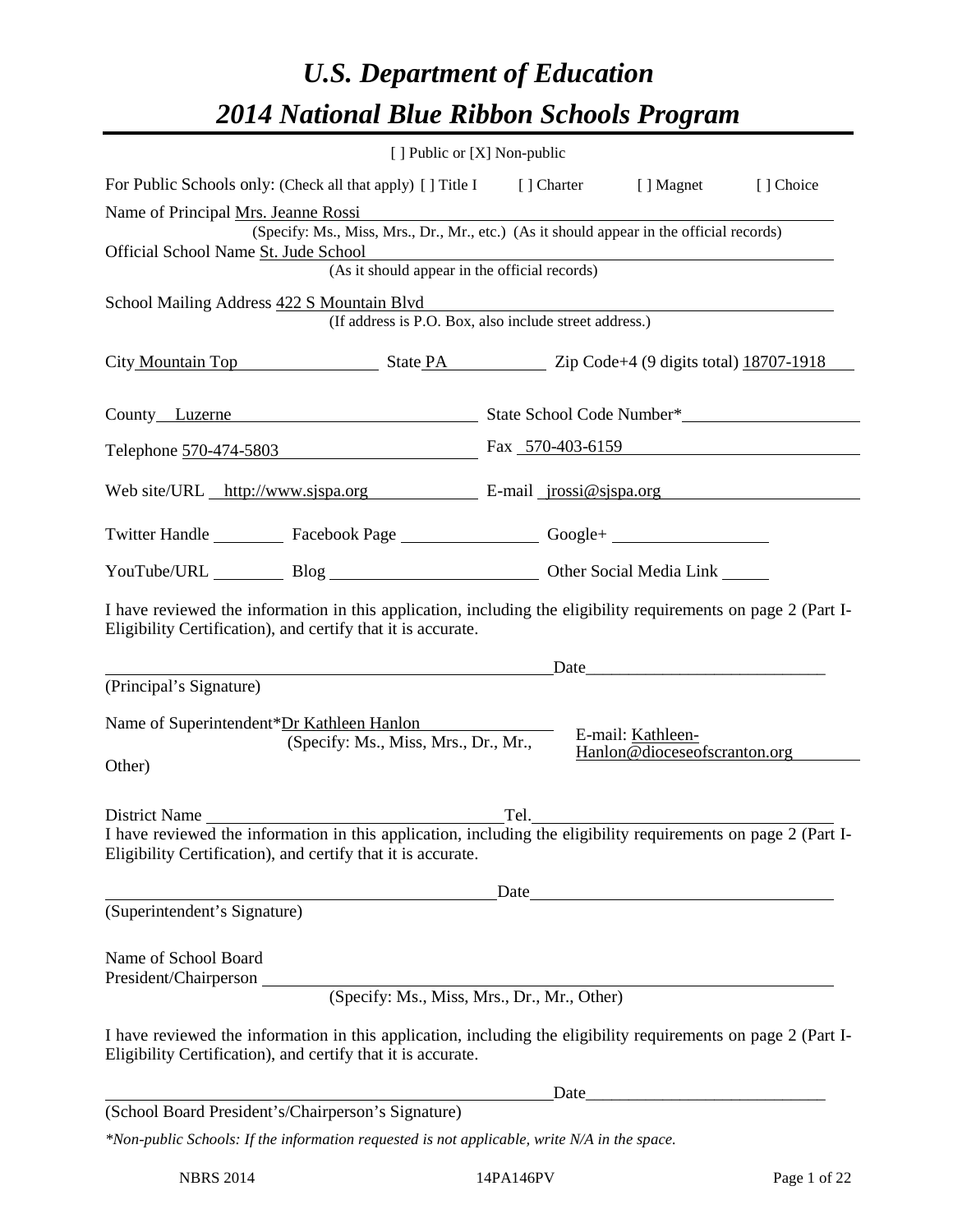## **Include this page in the school's application as page 2.**

The signatures on the first page of this application (cover page) certify that each of the statements below concerning the school's eligibility and compliance with U.S. Department of Education, Office for Civil Rights (OCR) requirements is true and correct.

- 1. The school configuration includes one or more of grades K-12. (Schools on the same campus with one principal, even a K-12 school, must apply as an entire school.)
- 2. The school has made its Annual Measurable Objectives (AMOs) or Adequate Yearly Progress (AYP) each year for the past two years and has not been identified by the state as "persistently dangerous" within the last two years.
- 3. To meet final eligibility, a public school must meet the state's AMOs or AYP requirements in the 2013-2014 school year and be certified by the state representative. Any status appeals must be resolved at least two weeks before the awards ceremony for the school to receive the award.
- 4. If the school includes grades 7 or higher, the school must have foreign language as a part of its curriculum.
- 5. The school has been in existence for five full years, that is, from at least September 2008 and each tested grade must have been part of the school for the past three years.
- 6. The nominated school has not received the National Blue Ribbon Schools award in the past five years: 2009, 2010, 2011, 2012, or 2013.
- 7. The nominated school has no history of testing irregularities, nor have charges of irregularities been brought against the school at the time of nomination. The U.S. Department of Education reserves the right to disqualify a school's application and/or rescind a school's award if irregularities are later discovered and proven by the state.
- 8. The nominated school or district is not refusing Office of Civil Rights (OCR) access to information necessary to investigate a civil rights complaint or to conduct a district-wide compliance review.
- 9. The OCR has not issued a violation letter of findings to the school district concluding that the nominated school or the district as a whole has violated one or more of the civil rights statutes. A violation letter of findings will not be considered outstanding if OCR has accepted a corrective action plan from the district to remedy the violation.
- 10. The U.S. Department of Justice does not have a pending suit alleging that the nominated school or the school district as a whole has violated one or more of the civil rights statutes or the Constitution's equal protection clause.
- 11. There are no findings of violations of the Individuals with Disabilities Education Act in a U.S. Department of Education monitoring report that apply to the school or school district in question; or if there are such findings, the state or district has corrected, or agreed to correct, the findings.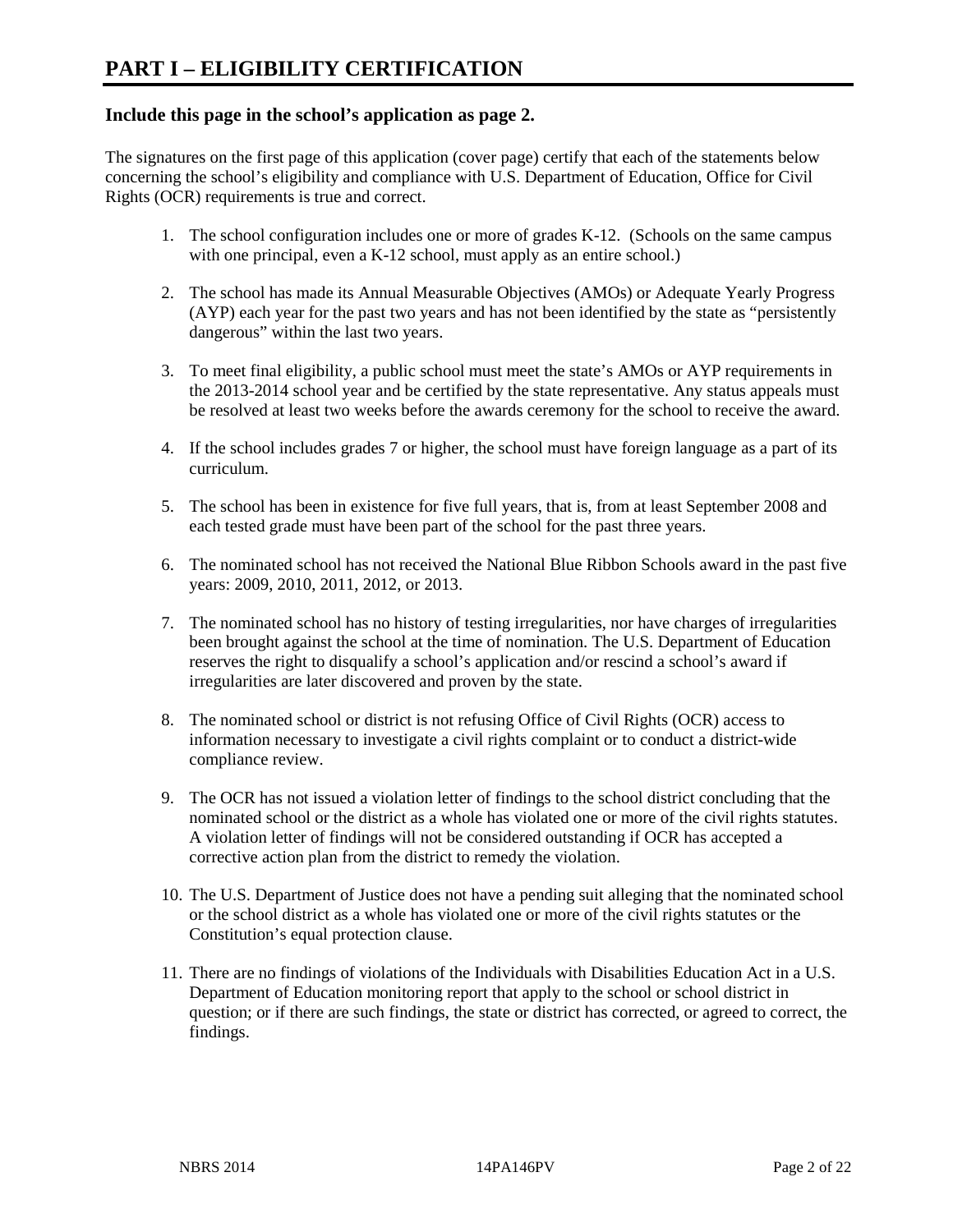# **PART II - DEMOGRAPHIC DATA**

#### **All data are the most recent year available.**

**DISTRICT** (Question 1 is not applicable to non-public schools)

| -1. | Number of schools in the district<br>(per district designation): | 0 Elementary schools (includes $K-8$ )<br>0 Middle/Junior high schools |  |  |
|-----|------------------------------------------------------------------|------------------------------------------------------------------------|--|--|
|     |                                                                  | 0 High schools                                                         |  |  |
|     |                                                                  | $0 K-12$ schools                                                       |  |  |

#### 0 TOTAL

#### **SCHOOL** (To be completed by all schools)

- 2. Category that best describes the area where the school is located:
	- [] Urban or large central city
	- [] Suburban with characteristics typical of an urban area
	- [X] Suburban
	- [ ] Small city or town in a rural area
	- [ ] Rural
- 3.  $8$  Number of years the principal has been in her/his position at this school.
- 4. Number of students as of October 1 enrolled at each grade level or its equivalent in applying school:

| Grade            | # of         | # of Females | <b>Grade Total</b> |
|------------------|--------------|--------------|--------------------|
|                  | <b>Males</b> |              |                    |
| <b>PreK</b>      | 10           | 20           | 30                 |
| K                | 17           | 8            | 25                 |
| $\mathbf{1}$     | 7            | 17           | 24                 |
| $\boldsymbol{2}$ | 13           | 13           | 26                 |
| 3                | 10           | 13           | 23                 |
| 4                | 14           | 5            | 19                 |
| 5                | 9            | 13           | 22                 |
| 6                | 9            | 4            | 13                 |
| 7                | 14           | 10           | 24                 |
| 8                | 6            | 8            | 14                 |
| 9                | 0            | 0            | 0                  |
| 10               | 0            | 0            | 0                  |
| 11               | 0            | 0            | 0                  |
| 12               | 0            | 0            | 0                  |
| <b>Total</b>     | 109          | 111          | 220                |
| <b>Students</b>  |              |              |                    |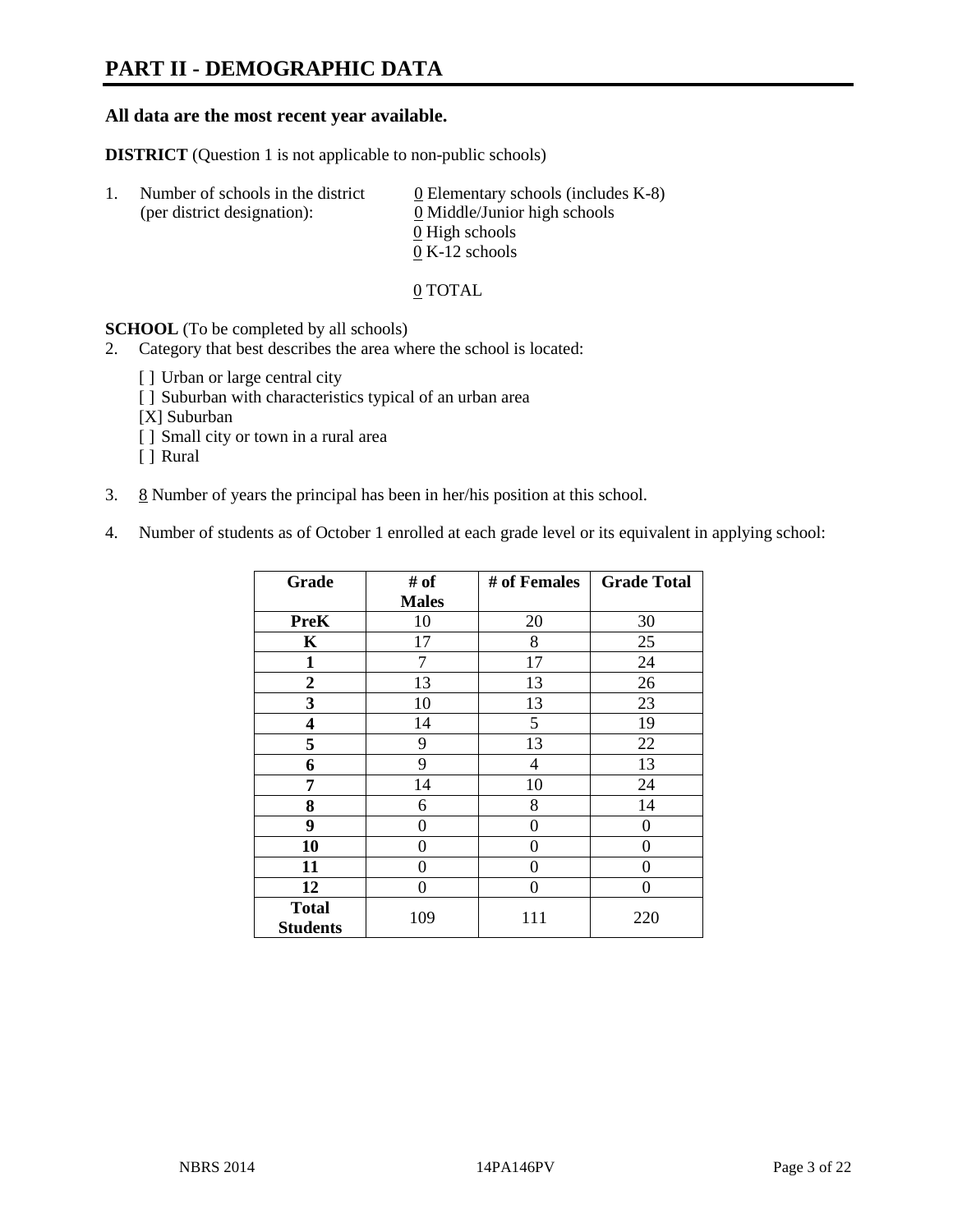5. Racial/ethnic composition of  $\qquad \qquad \underline{0}$  % American Indian or Alaska Native the school: 4 % Asian

 1 % Black or African American 1 % Hispanic or Latino 0 % Native Hawaiian or Other Pacific Islander 93 % White 1 % Two or more races **100 % Total** 

(Only these seven standard categories should be used to report the racial/ethnic composition of your school. The Final Guidance on Maintaining, Collecting, and Reporting Racial and Ethnic Data to the U.S. Department of Education published in the October 19, 2007 *Federal Register* provides definitions for each of the seven categories.)

6. Student turnover, or mobility rate, during the 2012 - 2013 year: 1%

This rate should be calculated using the grid below. The answer to (6) is the mobility rate.

| <b>Steps For Determining Mobility Rate</b>         | Answer                |
|----------------------------------------------------|-----------------------|
| (1) Number of students who transferred to          |                       |
| the school after October 1, 2012 until the         | $\mathcal{D}_{\cdot}$ |
| end of the school year                             |                       |
| (2) Number of students who transferred             |                       |
| <i>from</i> the school after October 1, 2012 until |                       |
| the end of the 2012-2013 school year               |                       |
| (3) Total of all transferred students [sum of      | 3                     |
| rows $(1)$ and $(2)$ ]                             |                       |
| (4) Total number of students in the school as      | 210                   |
| of October 1                                       |                       |
| $(5)$ Total transferred students in row $(3)$      | 0.014                 |
| divided by total students in row (4)               |                       |
| $(6)$ Amount in row $(5)$ multiplied by 100        |                       |

7. English Language Learners (ELL) in the school: 0 %

Number of non-English languages represented: 0 Specify non-English languages:

0 Total number ELL

- 8. Students eligible for free/reduced-priced meals:  $9\%$ 
	- Total number students who qualify:  $\frac{17}{2}$

If this method is not an accurate estimate of the percentage of students from low-income families, or the school does not participate in the free and reduced-priced school meals program, supply an accurate estimate and explain how the school calculated this estimate.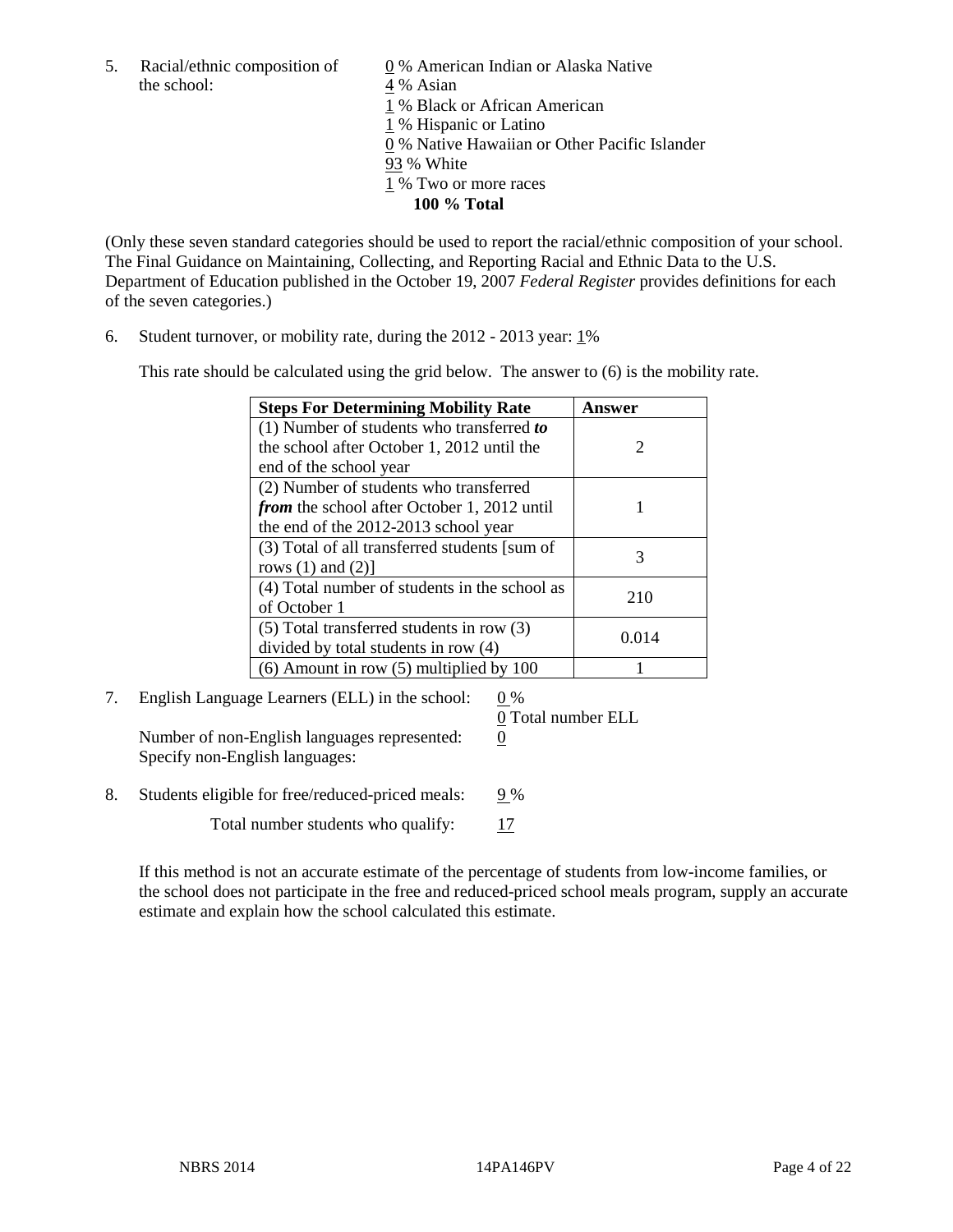0 Total number of students served

Indicate below the number of students with disabilities according to conditions designated in the Individuals with Disabilities Education Act. Do not add additional categories.

| 0 Autism                | 0 Orthopedic Impairment                 |
|-------------------------|-----------------------------------------|
| 0 Deafness              | 0 Other Health Impaired                 |
| 0 Deaf-Blindness        | 3 Specific Learning Disability          |
| 0 Emotional Disturbance | 4 Speech or Language Impairment         |
| 0 Hearing Impairment    | 0 Traumatic Brain Injury                |
| 0 Mental Retardation    | 0 Visual Impairment Including Blindness |
| 0 Multiple Disabilities | 0 Developmentally Delayed               |
|                         |                                         |

10. Use Full-Time Equivalents (FTEs), rounded to nearest whole numeral, to indicate the number of personnel in each of the categories below:

|                                       | <b>Number of Staff</b> |
|---------------------------------------|------------------------|
| Administrators                        |                        |
| Classroom teachers                    | 13                     |
| Resource teachers/specialists         |                        |
| e.g., reading, math, science, special | 4                      |
| education, enrichment, technology,    |                        |
| art, music, physical education, etc.  |                        |
| Paraprofessionals                     | $\mathfrak{D}$         |
| Student support personnel             |                        |
| e.g., guidance counselors, behavior   |                        |
| interventionists, mental/physical     |                        |
| health service providers,             |                        |
| psychologists, family engagement      |                        |
| liaisons, career/college attainment   |                        |
| coaches, etc.                         |                        |
|                                       |                        |

11. Average student-classroom teacher ratio, that is, the number of students in the school divided by the FTE of classroom teachers, e.g.,  $22:1$  17:1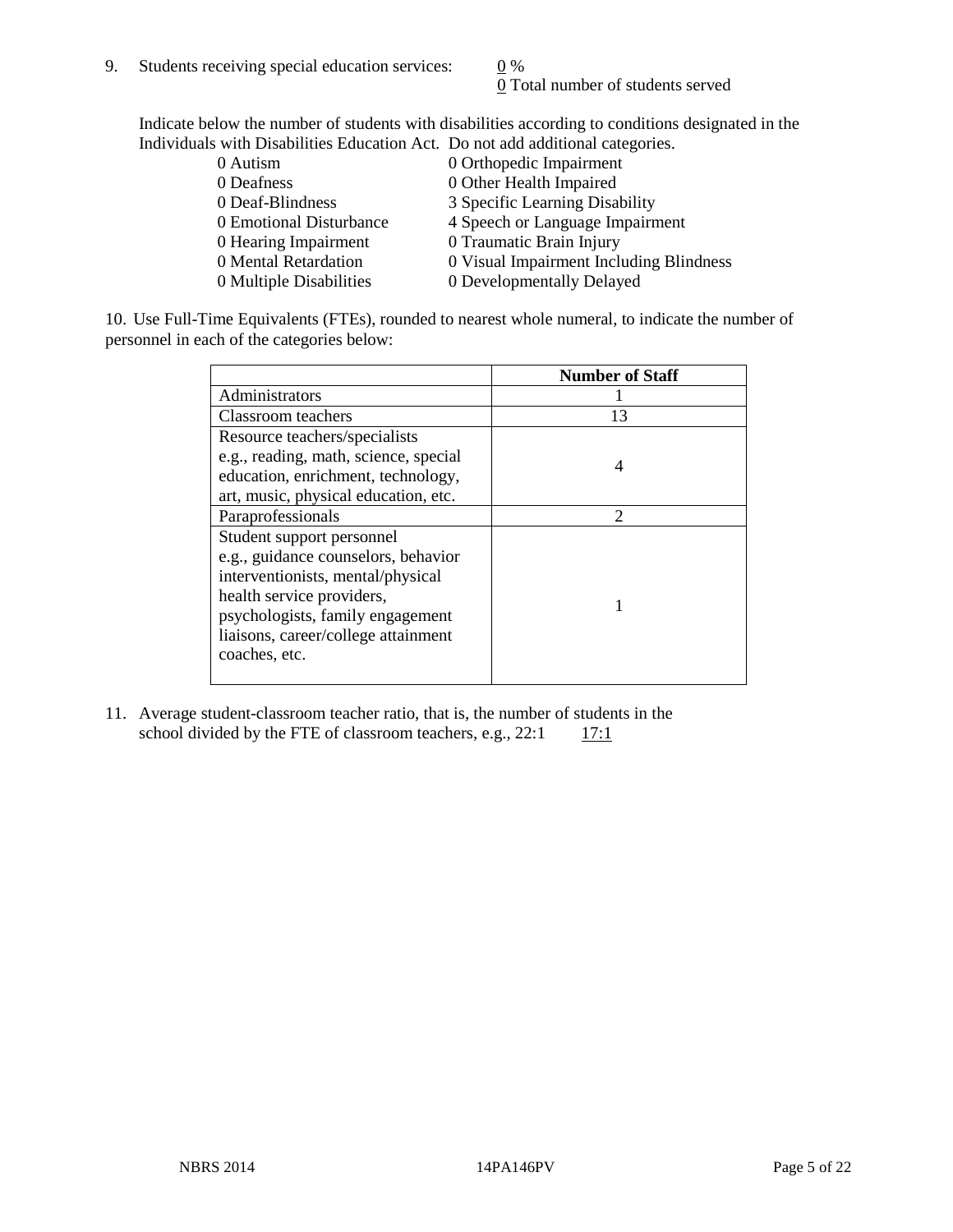12. Show daily student attendance rates. Only high schools need to supply yearly graduation rates.

| <b>Required Information</b> | 2012-2013 | 2011-2012 | 2010-2011 | 2009-2010 | 2008-2009 |
|-----------------------------|-----------|-----------|-----------|-----------|-----------|
| Daily student attendance    | 77%       | 96%       | 97%       | 97%       | 96%       |
| High school graduation rate | 0%        | 9%        | 0%        | 0%        | 0%        |

#### 13. **For schools ending in grade 12 (high schools)**

Show percentages to indicate the post-secondary status of students who graduated in Spring 2013

| <b>Post-Secondary Status</b>                  |    |
|-----------------------------------------------|----|
| Graduating class size                         |    |
| Enrolled in a 4-year college or university    | 0% |
| Enrolled in a community college               | 0% |
| Enrolled in career/technical training program | 0% |
| Found employment                              | 0% |
| Joined the military or other public service   | 0% |
| <b>Other</b>                                  | 2% |

14. Indicate whether your school has previously received a National Blue Ribbon Schools award.  $Yes$  No  $X$ 

If yes, select the year in which your school received the award.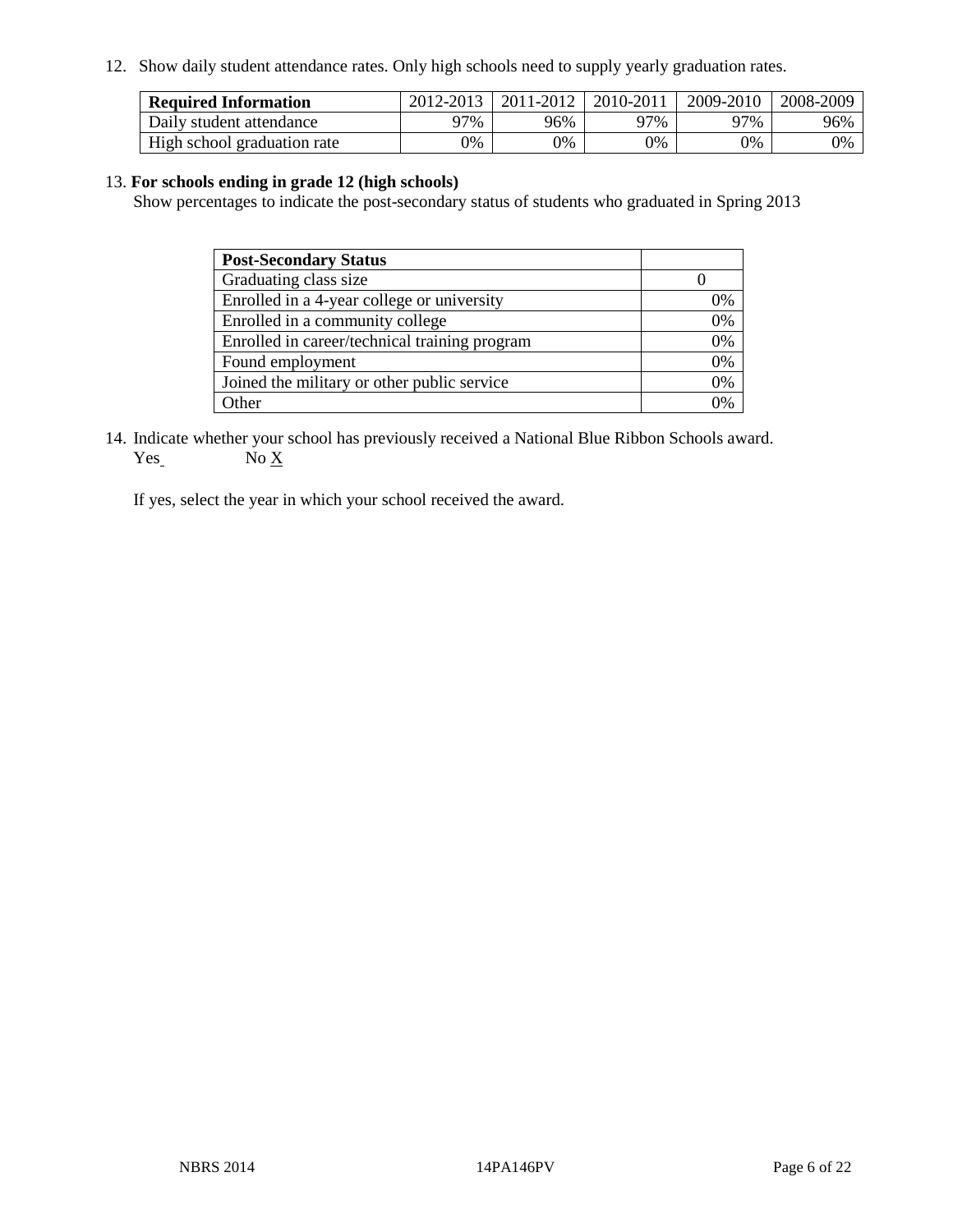# **PART III – SUMMARY**

St. Jude School is the result of a dream come true for the first pastor in Mountain Top, Pennsylvania.Not long after constructing St. Jude Church, Fr. Edward Nolan pursued his dream of a Catholic school for the parish.He worked closely with the Sisters of Christian Charity, and the school was opened in 1958.

Since then, St. Jude School has been a vital part of the Mountain Top community, providing programs for the spiritual, emotional, and academic development of its students.The sisters no longer have a presence at St. Jude School, but the qualities of faith, love, and service lived daily by their foundress, Blessed Pauline Von Mallinckrodt and her sisters remain ever-present in the school community.

One of the greatest assets of the school is the tremendous faculty/staff who are the backbone of St. Jude School.These people are dedicated individuals who believe that Catholic education is a vital mission of the Church.The school is also fortunate to have an extensive network of untiring volunteers who support the school in so many ways and are true examples of stewardship in action.

The mission statement for St. Jude School is aligned to the twenty other schools in the Diocese of Scranton.The statement was developed by the leadership of the diocese in 2007.Each school submitted its mission statement at that time.The statements were studied and used to develop the current mission statement that represents all schools in the diocese.

We, the Catholic schools of the Diocese of Scranton, are committed to educate students and their families in the Catholic faith. We provide a Catholic education that is spiritually sound and academically excellent. We strive to prepare our students to be faith-filled leaders and life-long learners dedicated to serving the Church and society.

For the 2013–2014 school year, St. Jude School has experienced an increase in enrollment from 207 students in 2012 to 220 students this year.This is indeed a positive sign for the school that the value of the educational and spiritual program is recognized by the community.

Service to school, parish, community, and country has been a hallmark of St. Jude School students.They support the parish in all of its functions, and they assume leadership roles in their participation.Clothing and food drives are regularly conducted and support those in need in the community.For two years, a middle school student organized a "Cards To Heroes" project where she sold Christmas cards for a dollar donation and asked that the purchaser write a Christmas greeting and note of thanks for our wounded veterans.She personally delivered the cards to the Walter Reed Hospital and sent the donations to the Pennsylvania Wounded Warriors Association.Since then, she has been named the first student ambassador of that organization by its founder.

Students are blessed with families who recognize the importance of a strong education.St. Jude School parents are partners in educating children and modeling commitment to give back to the community by serving those in need.

Administration, faculty, and parents work cooperatively to develop new initiatives that inspire students to experience engaging and challenging programs. The St. Jude School Parent Teacher Guild (PTG) has recognized the value of a quality art curriculum by funding a yearly Artist In Residence program.This visual and performing arts component represents a serious commitment by the PTG to bring quality art education to the students and complement the weekly art and music classes offered to students from prekindergarten to eighth grade.

The faculty of St. Jude School has worked diligently to create opportunities for students to develop skills, especially in mathematics, science, and writing by establishing programs that address these areas.One example is the inquiry-based science program which begins in the lower grades and grows at each grade level.In the middle school (grades sixth through eighth), students visit the well-equipped science laboratory to conduct weekly experiments that are at the high school level with regard to complexity and difficulty.Students stay after school every week to work on research that each is conducting for presentation at the Pennsylvania Junior Academy of Science competition.Students, faculty, and educational partners are committed to academic excellence.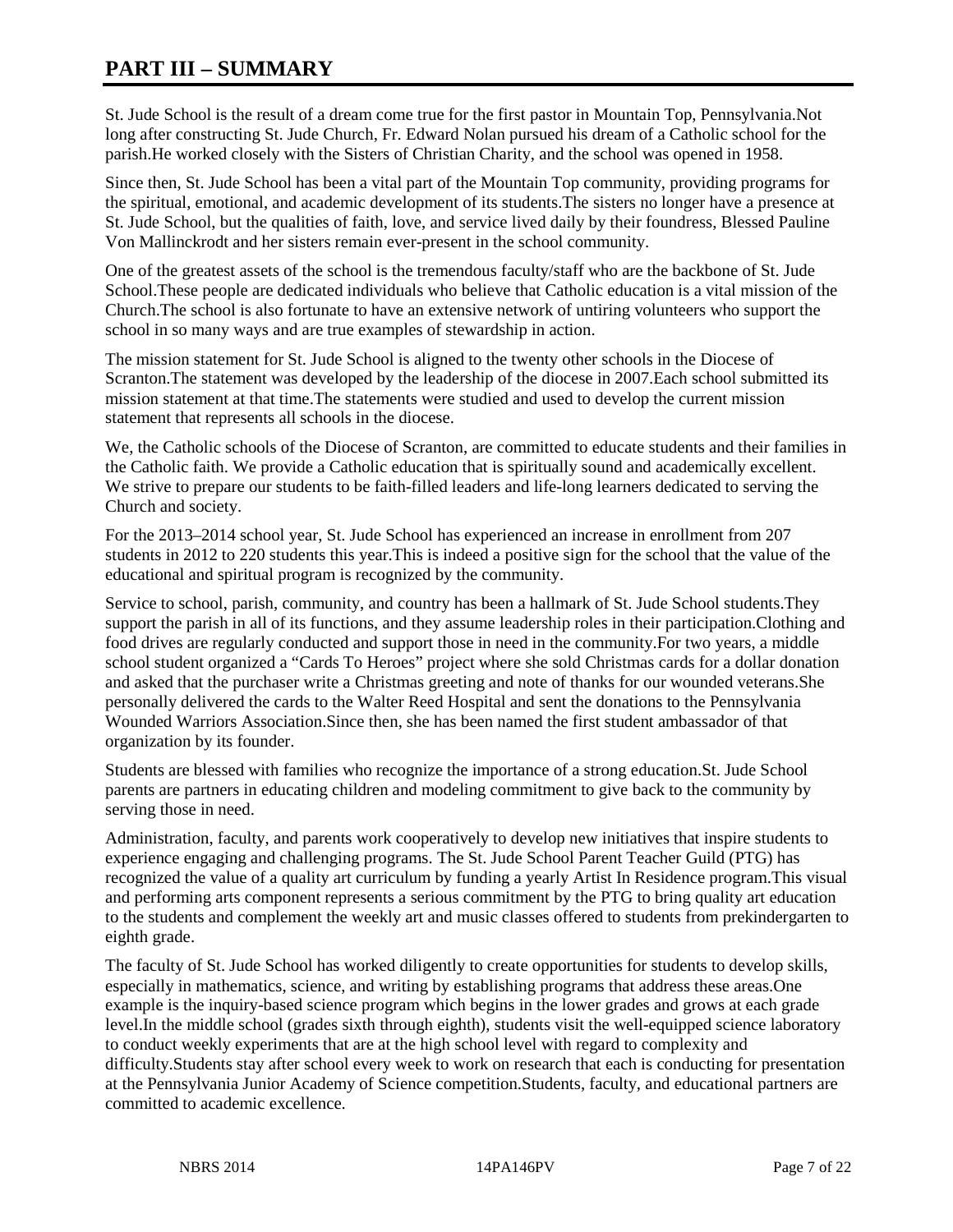#### **1. Assessment Results:**

The TerraNova, Third Edition with InView is administered to students in grades three, five, and seven each year.The diocese elected to test in the fall of the school year.Results are received in mid-November.The principal first reviews the data and gathers the information needed to complete a comparison graph that shows percentages of students scoring Proficient and Advanced compared with the state averages.TerraNova makes this comparison possible by publishing a PA Group Level Report that displays the scores in the same way as the state assessment, the PSSA.Beginning in 2009, St. Jude School has published this testing data on Edline.The graphs show that St. Jude School meets or exceeds the state average PSSA test scores for students scoring at the Advanced or Proficient level.For only one testing year, 2009, the third grade percentage in reading fell below the PA state average.There was significant improvement in 2011 when the same class (then 5th grade) exceeded the PA state average in reading by 18 points.

When comparing the mean scale score for each grade level in both reading and math for the past five years, St. Jude School scores have met or exceeded the cut-off scores in every year except for grade three in 2009 (reading and math) and grade five in 2012 (math only).The scores have been consistently high in every year otherwise.Because of these reported discrepancies, teachers in grades kindergarten through fifth, met to compare tested skills and the curriculum in place at the time.Changes were made to reflect the inadequacies found.

Finally, when comparing the obtained and anticipated scores (TerraNova with InView) for whole groups, it is apparent that although the scores are high, there is a discrepancy between the achievement test and the ability test in a few areas.This information results in conversations between and among teachers to attempt to determine the cause for these discrepancies and to continually raise the level of rigor of the curriculum.

#### **2. Using Assessment Results:**

TerraNova testing data are just one means of assessment used to determine student growth.Teachers who conduct testing at their grade level, review data and share this information with all teachers at a faculty meeting.Everyone understands that the data are a result of multiple years of instruction and thus are the responsibility of all teachers.

Teachers first look at the data that will be shared with our school community – percentages of Proficient and Advanced in reading and math in grades three, five, and seven.This information, along with the names of students scoring at each of the four levels, provides validation, or in some cases fodder for conversations about why a student performed at a particular level.Collaboration is key to identifying deficiencies and possible solutions to the problems illuminated.

Standardized testing results inform instruction at every level.When scores are reported, teachers analyze data for each subtest to determine adequacy of instruction and to identify gaps and redundancies in the curriculum.This is accomplished at an afternoon in-service day where teachers break up into three groups (grades prekindergarten-third, fourth-fifth, and sixth-eighth) to analyze and discuss data within groups and later come together to display the whole picture.

Teachers use a variety of assessment strategies to determine effectiveness of instruction and student growth.Along with the traditional types of formative assessment – quizzes, tests, reports, etc.- teachers also assign project-based assessments with multiple steps of problem solving.These assessments are sometimes based on a group collaborative effort because the philosophy of the school agrees with the Pennsylvania Inspired Leadership belief that students learn with and through others.The principal is responsible for assuring that an adequate number and quality of formative and summative assessments have been conducted to present a clear picture of a student's progress throughout each quarter.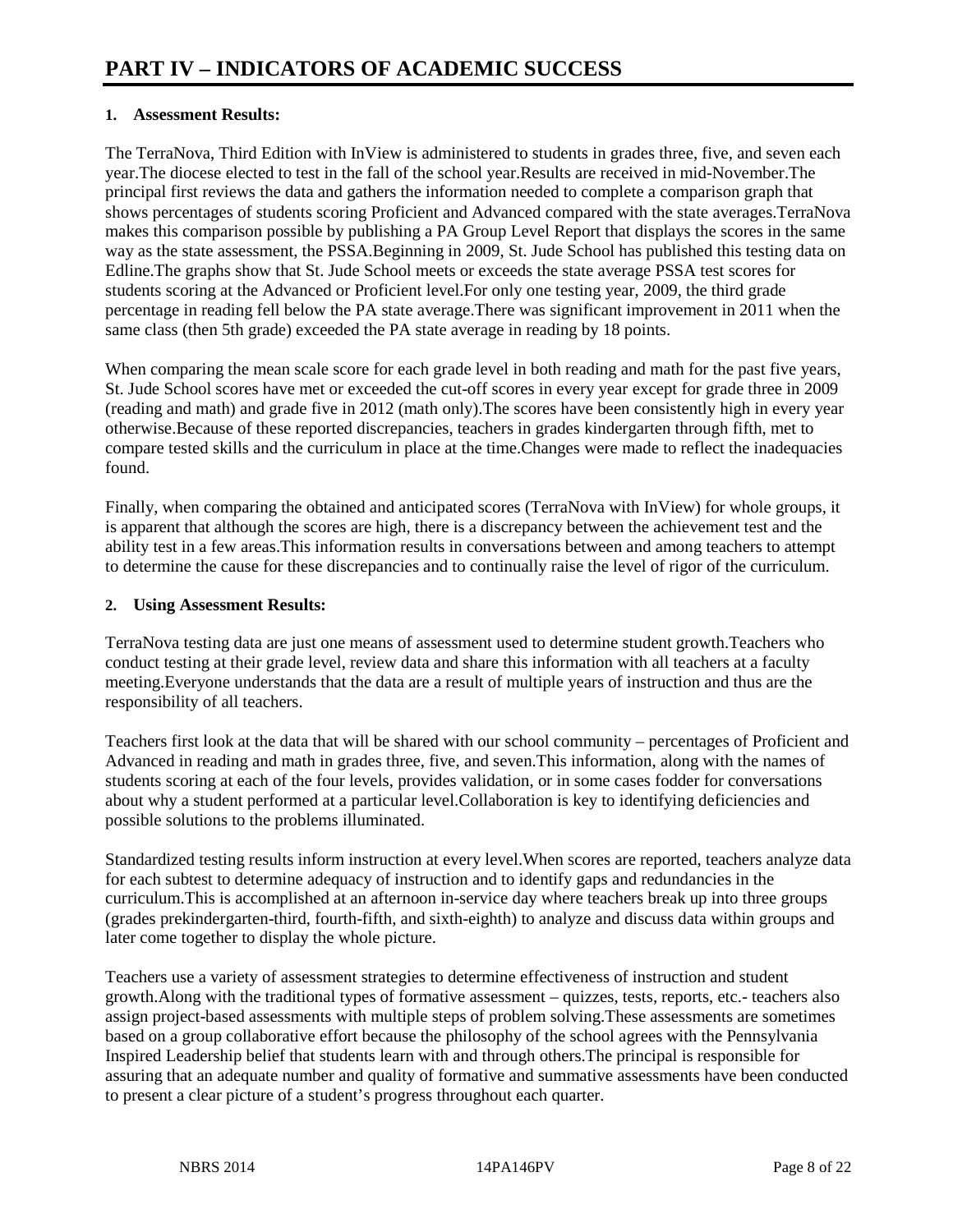Communication with parents is imperative, and Edline is used for this purpose.Parents have daily access to grades, assignments, and expectations of teachers.They can send an email to a teacher who will respond before the end of the school day.Teachers are also available for consultation with parents before and after school.There are two opportunities for parents to meet formally with teachers to discuss student progress.These parent/teacher conferences are conducted at the conclusion of the first and third quarters.Parents are encouraged to contact a teacher if any concerns exist.

St. Jude School is currently undertaking the process of initiating a Response to Intervention model to identify and address student deficiencies.In consultation with the local intermediate unit, administration has requested formal training of teachers in this RTI model.This training will be conducted in the second half of this school year.The belief that all students can and should achieve is the foundation for this initiative.

#### **3. Sharing Lessons Learned:**

St. Jude School has made a very deliberate effort to analyze testing data for the past nine years.Since 2009, CTB McGraw Hill (TerraNova) has issued to the diocese a PA Group Level Report that allowed for correlation with the state assessment.The school analyzed the data provided and recognized an opportunity to inform parents about this correlation and the implications that the numbers presented.The school first published a graph showing that the students' scores consistently met or exceeded the state average PSSA test scores for students scoring at the Advanced or Proficient level.This information was shared with the diocese.A director from the diocesan marketing office subsequently met with the principal to discuss how the information was obtained and used to identify strengths and weaknesses as well as for marketing purposes.This marketing of school achievement has provided many opportunities to share the good news of St. Jude School with others.Since the meeting with the diocesan marketing official, the diocese has spent a considerable amount of time analyzing data and creating charts and graphs to articulate this data to all school principals.This has been a starting point for other conversations about how to use testing data for school improvement.

In 2005, it was determined that there was a need for an after-school care program.The feeling was that such a program would introduce the school to potential families who would come to see the benefit of a Catholic education.That year, St. Jude School initiated a program to provide child care after school to students in prekindergarten through eighth grade.It was successful and has grown each year.The forms used for the program and the record keeping process employed has been shared with a number of principals within the diocese as well as with a school in Jim Thorpe, PA.

Several members of the St. Jude School faculty have facilitated teacher workshops at the annual Diocesan Teachers' Institute held in February.They have shared their work on Common Core alignment, prompting discussions on current practices employed and teacher concerns.

#### **4. Engaging Families and Community:**

One of the most important tools used by the school in keeping parents informed and articulating expectations is the Edline communication website.Using this portal, teachers can inform parents of student progress and update them on information pertinent to each of their child's classes.Parents can use this portal to communicate with teachers as well.Keeping the lines of communication open in this partnership is vital.

St. Jude School has over fifty volunteers who come into the school for a variety of service opportunities.From the daily operation of the school (cafeteria, playground, and library) to the special occasions when parent volunteers are needed (enrichment program aides, homeroom parents, etc.), St. Jude parents are invited to support the school with their presence.These volunteer opportunities invest the parents in the school community and add vibrancy to the school culture.

Parents of students in the National Junior Honor Society provide for and monitor the sale of snack items on half days and Fridays during the school year.The money that is raised by NJHS supports the school's scholarship fund, providing financial assistance to students with demonstrated need.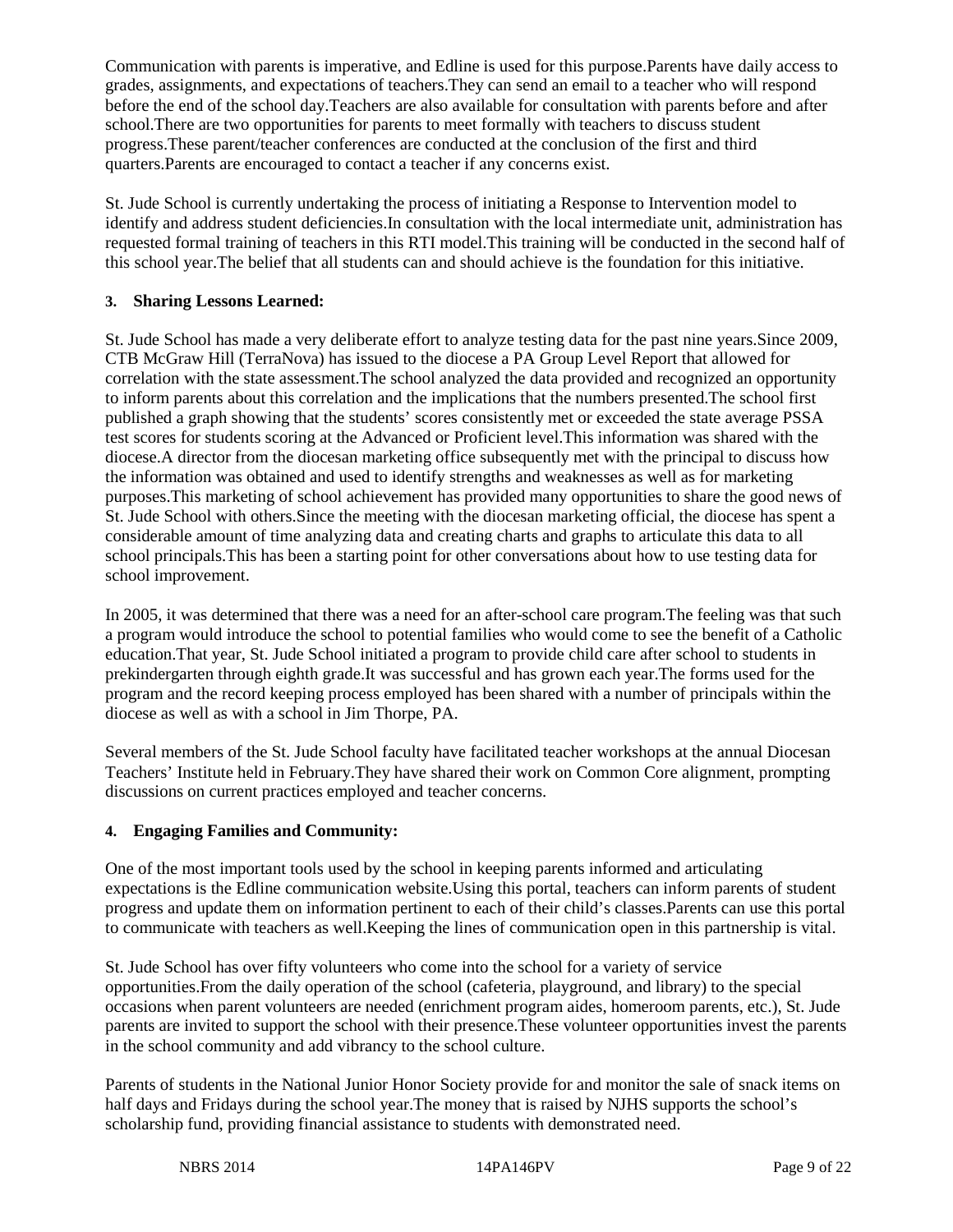The school community works tirelessly with the parish social justice committee to support those in need.Clothing and food drives are held each year to assist the poor and homeless in the community.Students have volunteered at the St. Vincent DePaul soup kitchen, helping to serve hot meals.The school community sees this obligation to share what they have with those less fortunate as an important ministry.

St. Jude School partners with Luzerne County Community College and Misericordia University in a number of ways.Education students from LCCC complete observation hours at the school as they work on the education requirements of their program of study.Middle school students visit LCCC to spend a day in the science department, learning about career opportunities and putting their laboratory skills to use.Misericordia partners with St. Jude School to provide Pi Day activities for all students, where classes engage in a number of age-appropriate activities that add to the rigorous mathematics curriculum.

Engaging families and the community in the school broadens the base of knowledge and expertise that is available to the students.The school is constantly looking for new opportunities to involve families and the community in the work of the school.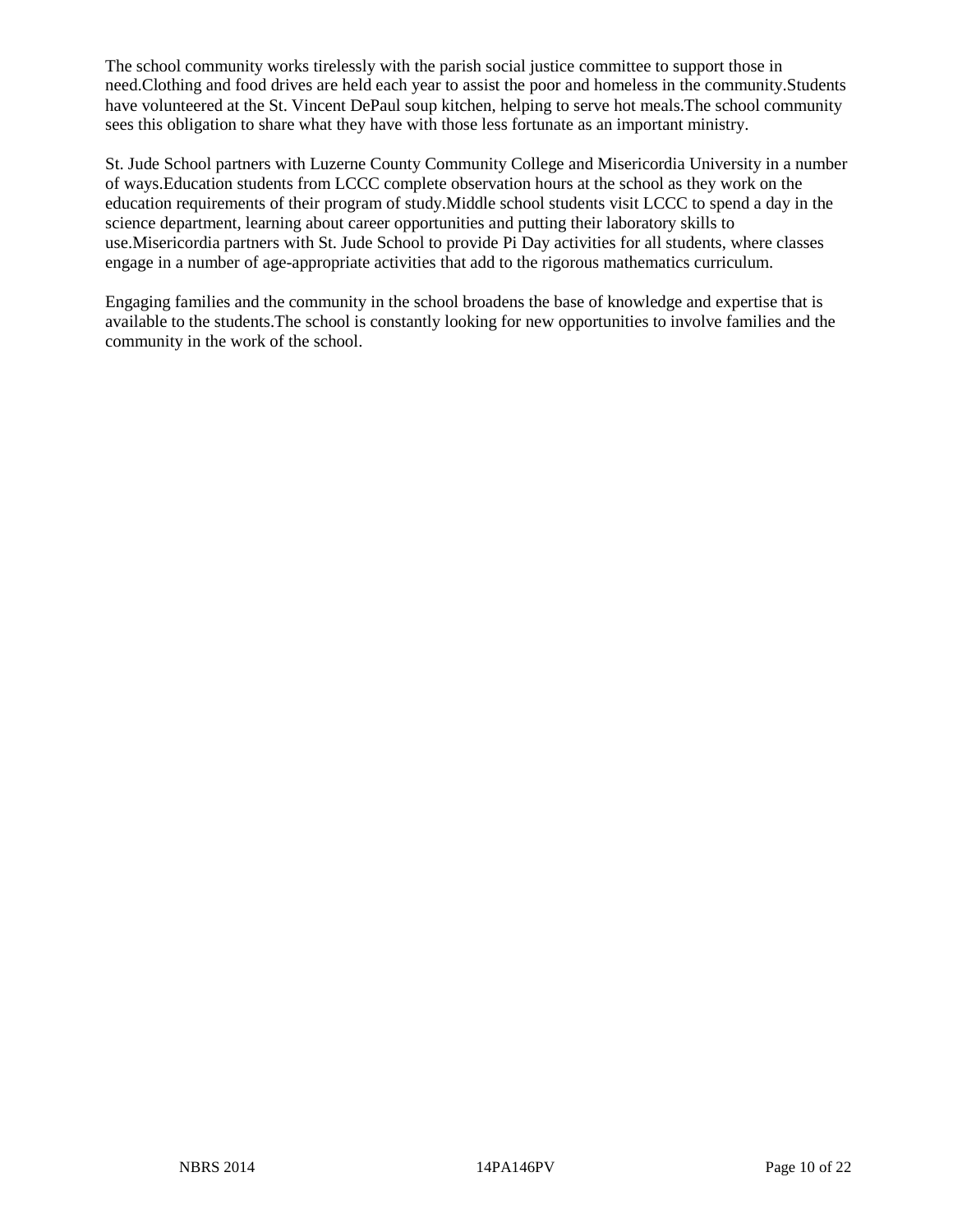## **1. Curriculum:**

The diocesan curriculum, developed through the Office of Catholic Schools, is the result of nearly three years of collaboration with teachers, principals, diocesan administrators and the curriculum specialists of Luzerne County Intermediate Unit 18.

At St. Jude School, the curriculum continues to be developed, revised, and maintained according to diocesan and state standards aligned to the Pennsylvania Common Core Standards and the unique needs of our school community.Teachers utilize students' personal strengths and knowledge to drive instruction.Students engage in activities that allow application of skills to new and real world situations.Teachers employ a spiraled and integrated approach to instruction.Learning standards are adjusted according to student ability, and adaptations are made at the classroom level to ensure that each student is being challenged.Expectations are shared with students and parents, and children are continually encouraged to set high goals.

Religion is the foundation of all that is accomplished at St. Jude School.Students in grades PreK through eight receive daily formal instruction in the faith.They attend Mass every Wednesday and have the opportunity to receive the sacrament of reconciliation during the Advent and Lenten seasons.The Catholic faith prompts the school community to treat one another with love and respect.It calls all members of the school family to use the gifts that God has given each person for the good of all.

There is no formal prekindergarten curriculum.Instead, it is based upon Prekindergarten PA Learning Standards for Early Childhood and a preparedness for the challenges of kindergarten.These standards provide a framework for teachers to determine what students should know and be able to do.

Science and social studies in the prekindergarten and kindergarten levels are presented according to seasonal topics and themes.Textbooks are not used in these grades.Scope and sequence is used in grades first through fifth. Teachers of different grade levels meet periodically to discuss what has been covered in their classes.Comparisons are used to identify the strengths and weaknesses of the various classes to see if topics should be repeated, taught in more depth, or omitted.Middle school students (grades sixth through eighth) are taught by the same teacher for each individual subject.The teacher is then able to build on prior experience for these grades.The results of standardized tests are used to compare and contrast the progression of classes within the school to inform instruction and identify individual student strengths and weaknesses.Technology is used to support and enhance instruction in all academic areas.SMARTBoards are located in all grades kindergarten through eighth.Web-based programs are used to monitor student progress.

Physical education and health classes are offered weekly to student in prekindergarten through eighth grade.Children practice fine and gross motor skills and engage in a variety of sports while learning the rules of each game and sportsmanship.

St. Jude School is in compliance with the program's foreign language requirements. Students in grades six through eight use the computer lab twice a week to work on the online Rosetta Stone Language Program.At the start of sixth grade, children choose a language from one of eight offered.They progress through the lessons for this language on multiple levels as they continue through middle school.Homeroom teachers monitor students' progress through the program and certificates are awarded for levels completed.Since this is an on-line program, students can and do access the program from home as well.In addition to the language program, all students receive technology instruction weekly.They work on a number of computer skills and various software programs that are often coordinated with other subject areas to produce reports, Power Point presentations, and research projects.

Art and music classes are offered weekly to students in prekindergarten through eighth grades.These programs are taught by two high school art and music teachers who teach at the diocesan high school in the morning and at St. Jude School each afternoon.The art and music programs are complemented by a yearly Artist-In-Residence program funded by the PTG and the intermediate unit.Artists (visual and performing)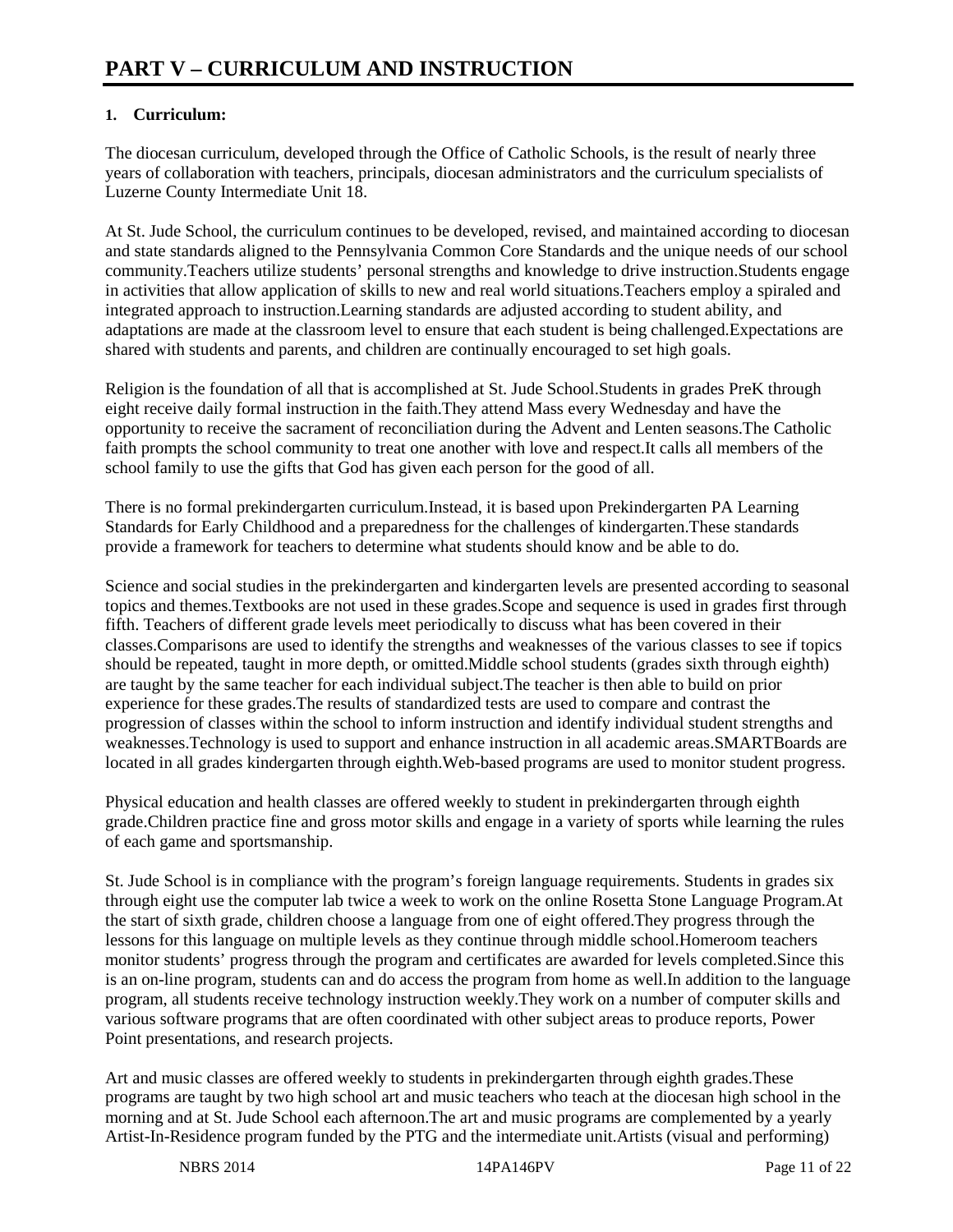visit the school for a twenty day intensive residency to work with the school community.This year, the artist has painted landscapes with the students.In previous years, St. Jude has hosted a potter, a weaver, a musical director, a photographer, and a mural artist.Art installations from the residencies are hung throughout the building.

Students are introduced to musical drama in the form of two plays presented in the fall and the spring of each year.Students in grades five and three, respectively, present these plays to our school family.Students in grades five through eight may participate in the diocesan forensics program where they compete with other diocesan elementary schools in fall and spring regional and final competitions.

## **2. Reading/English:**

In prekindergarten, teachers provide reading readiness experiences to students so that they are able to complete a number of tasks that prepare them for kindergarten.Teachers read books to students to help them acquire new information, interpret what is read to them, and evaluate and appreciate text.One of the first building blocks of reading is phonemic awareness.Prekindergarten students acquire this skill by listening to rhyming stories and songs and engaging in word play activities.

Kindergarten is a pivotal year for language development.Students are engaged in a number of activities that develop listening, speaking, reading and writing skills.Faculty selected the Scott Foresman Reading Street program as a primary resource for grades Kindergarten through five.All students are exposed to a variety of fiction and non-fiction works.Students are placed in intervention and flex groups based upon individual needs.Students acquire foundational reading skills necessary in all subject areas, through various sources – textbooks, exemplars, fresh reads, worksheets, SMARTBoard technology, CDs, videos, teacher/student presentations, journals, and projects to show understanding and application of concepts that lead to higher level thinking and writing skills.Struggling students are identified from baseline testing, standardized testing, skills tests, and teacher observation.Discrepancies are addressed by re-teaching, support services, peer teaching, and various oral, auditory, and hands-on techniques.Students working at a higher level are given more advanced reading text and writing activities requiring higher level thinking skills.

The approach to reading at St. Jude School is not singular, but as varied as the teachers who teach reading and adapted to suit the needs of the individual learners.In the middle school, students acquire foundational reading skills in the classroom setting in which guided comprehension, vocabulary building, and skills practice are among the most commonly used methods of instruction.Students are not only tested in comprehension and vocabulary, but are given frequent opportunities to present proof of their skill development in numerous writing assignments geared toward assessing their progress.Middle school students have an ELA block of eighty minutes to work on English and literature.This block has been newly implemented this year and offers the continuity and curriculum connection necessary to work through language and literature skills.

#### **3. Mathematics:**

The mathematics curriculum was the first to be developed through the diocese by elementary and secondary school principals a number of years ago.The math curriculum committee met monthly to write the curriculum based on Pennsylvania State Standards and to develop priority topics and a pacing guide for each grade level.When the PA Common Core Standards were introduced through the Pennsylvania Department of Education, teachers representing each school came together to align the curriculum to the core standards.This has been a work in progress.All teachers have attended summer workshops to train for the implementation of the aligned curriculum.A new lesson plan template was developed for all subject areas.This template assists teachers in identifying teacher and student expectations, assessment strategies as well as the rigor and relevance of instruction.

In prekindergarten, teachers facilitate mathematical learning by encouraging children to problem solve, reason, communicate, connect and represent mathematical topics and concepts.Beginning in kindergarten, students use the Scott Foresman text as a primary resource, supplemented by the Simple Solutions program that reinforces a variety of grade level skills each day.This has been found to be effective in maintaining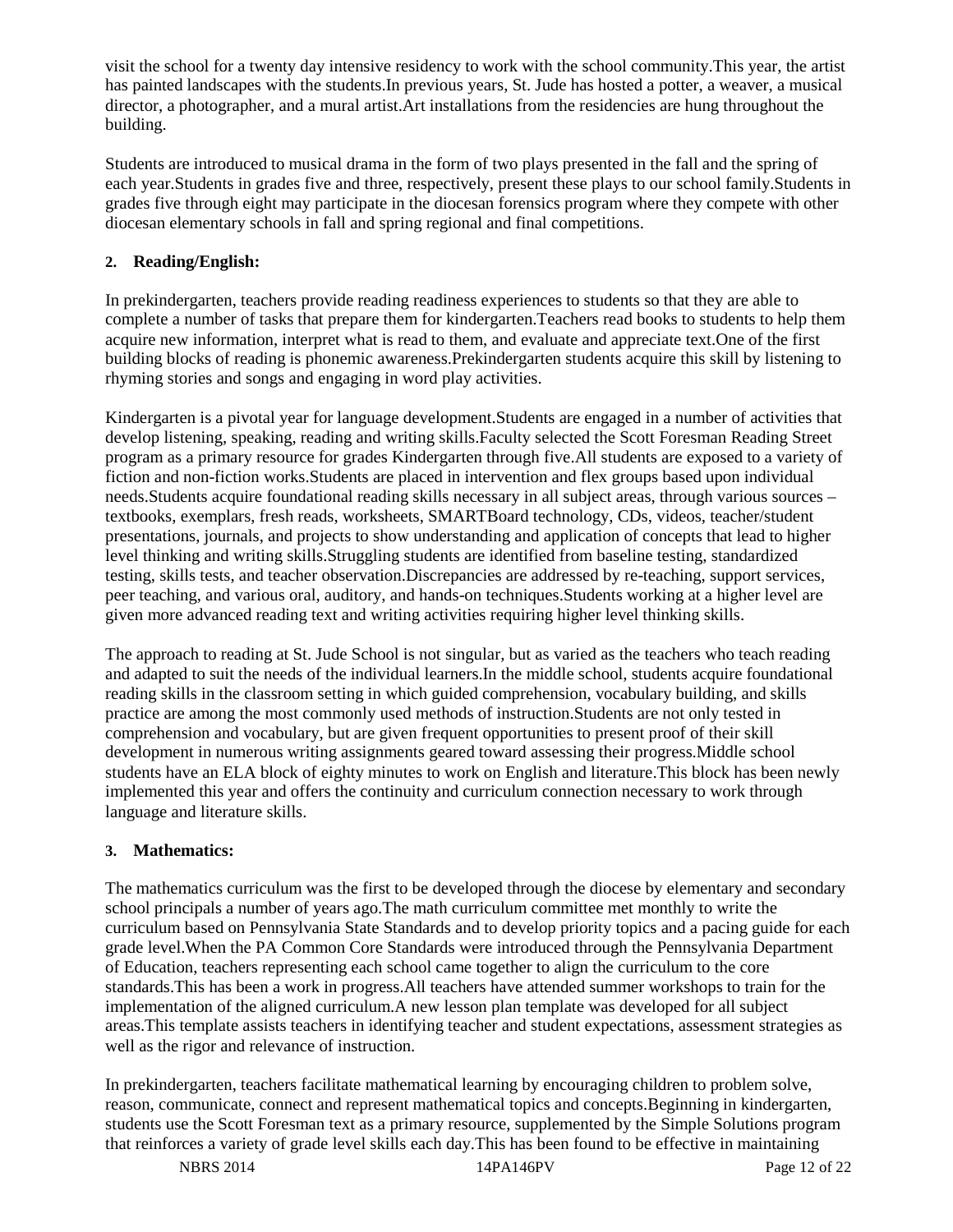skills.Other resources used are textbooks, SMARTBoard technology (games, facts drills, etc), manipulatives, and most importantly, writing in math where children explain the process needed to solve mathematical problems.Students are grouped and regrouped based on teacher observation and periodic formal and informal assessments.Students are assessed by teacher observation, standardized testing, diagnostic and chapter tests and quizzes.Instruction is differentiated to accommodate learners' needs.

In May of each year, all students in grades five through eight, take an end-of-year diocesan math test.The results of the test, coupled with the student's final math average, TerraNova math stanine, teacher recommendation, and principal endorsement, determine the placement of each student in regular or advanced math classes in grades six through eight.Certain criteria must be maintained for students to remain in the advanced math program each year.Eighth grade students in the advanced math program complete the high school algebra program in eighth grade.The middle school students use the Prentice-Hall text as their primary resource, supplemented by Simple Solutions.

Tutoring is available in the middle school each morning before the first period, during their lunch recess period each day and during the final homeroom period at the end of the day.Teachers are committed to making sure that students receive the help that they need to be successful.

#### **4. Additional Curriculum Area:**

St. Jude School has made a deliberate effort to bring exemplary science instruction to its students.Beginning in the lower grades, students experience a minds-on, hands-on approach to science.Students have numerous opportunities to investigate scientific principles at every grade level.Beginning in fourth grade, science classes are held each school day with regular laboratory periods.By the time students enter the sixth grade, they are prepared for the rigorous science curriculum presented to middle school students.Here, the students use sophisticated science equipment to conduct experiments and identify research projects that they will present in seventh and eighth grade at the regional Pennsylvania Junior Academy of Science competition in March at a local college.Students who receive a First Place award are invited to Penn State, University Park in May to again present their research.More than half of the students from St. Jude School go on each year to the state finals.In 2012, twenty of the twenty one students who presented research at the regional competition received First Place awards and were invited to Penn State to compete in the finals.St. Jude School was the recipient of the award for most First Place awards.

To complement the outstanding science instruction at St. Jude School, the Parent Teacher Guild has made a commitment to provide high quality science enrichment programs to our student body each year.In the past two years, the parent group has provided enrichment programs on science topics such as Crime Scene Science, Franklin Institute science presentation, Nutrition Program, Mobile Ed Science Safari, Alternative Energy Program, and Lehigh Valley Zoo presentation.In addition to these in-school presentations, the PTG provides a stipend for each student to experience a field trip each year.Classes visit the Butterfly Museum, the Philadelphia Zoo, Nescopek State Park for conservation and nature studies, and Hershey Park for Nutrition Day.Each year, the PTG membership in conjunction with school science teachers, present science days for all of the students in the school.

#### **5. Instructional Methods:**

Although theories abound regarding styles of learning, the basic and essential ways of learning remain strong in practice – learning by seeing, learning by hearing, and especially learning by doing.All of the teachers at St. Jude School incorporate styles of teaching to include all three of these customary means of learning in each of their classes.In the classroom, instruction may take the form of whole group, small group, cooperative learning groups, and inquiry-based instruction.Teachers employ strategies that assist their students in making sense of information like highlighting important text, outlining information, providing graphic organizers, and creating study guides.

Learning and achieving are relative terms.What is high achievement for one student might be of average caliber for another and even substandard for someone else.At St. Jude School, ideally, each student is met on his level and is encouraged and empowered to reach for the level of achievement that best exemplifies his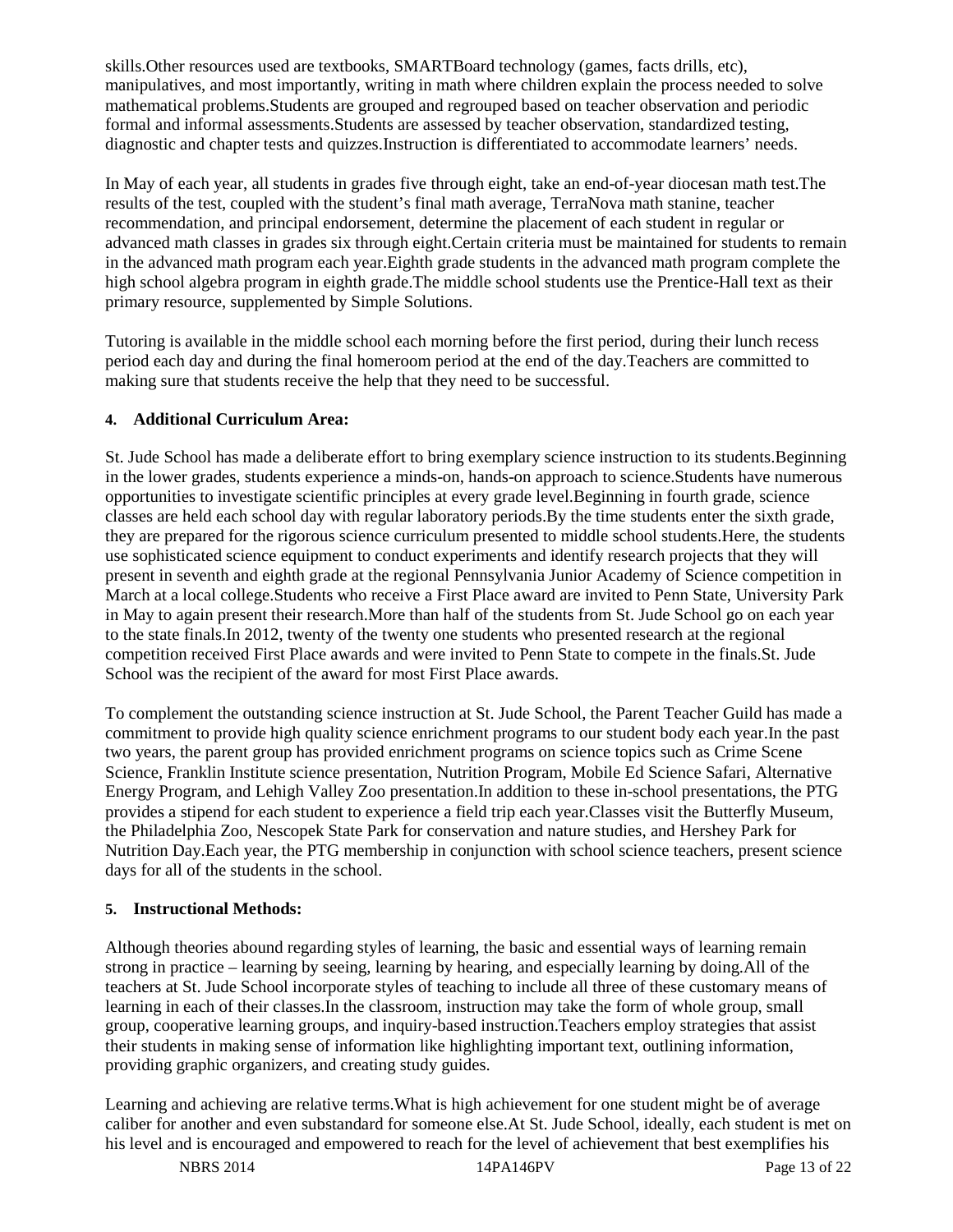abilities, interests, and motivational level.For one student, adaptations in content and testing might be made to ensure that he is doing the best that he can do with his abilities, while for a classmate, such adaptations might be to enrich his development beyond the average to reflect his natural gifts.Teachers believe that given enough time and enough effort, all students can be successful.

Technology is used at St. Jude School in two primary ways within the curriculum itself with each class encountering weekly opportunities.In one weekly class, the students are given computer instruction in which they become familiar with the computers themselves, as well as with various pieces of software often used in scholastic and commercial settings.Many opportunities are provided by which students develop their skills making computer based presentations and using other computer resources to solve problems.A second program, the Rosetta Stone Language Program, is provided for students in sixth through eighth grade twice a week to learn a foreign language at his own pace under teacher supervision.Finally, with SMARTBoards available for each teacher in the classroom setting, technology on the cutting edge of interactivity is being used at St. Jude School for daily instruction.

#### **6. Professional Development:**

Professional development at St. Jude School is an ongoing process in accordance with Pennsylvania's Act 48 legislation which requires teachers to maintain certification by completing coursework within a given period of time.In addition to completing such coursework, the teachers at St. Jude meet regularly to keep abreast of recent research and trends in education and to ensure the safety of all children.

The Diocesan Catholic Schools office together with the local intermediate unit and principal of St. Jude School provide for a variety of professional development opportunities.Educational workshops and training are provided on common core alignment, alternative assessments, formative and summative assessments, SMARTBoard technology, Webb's Depth of Knowledge Questioning Strategies, and other pertinent topics that have been determined to be relevant to the needs of the teachers.

In addition to regularly planned in-service days, St. Jude School faculty meets once a month to discuss curriculum issues, intervention strategies, and other relevant topics.Standardized test data are analyzed and interpreted and these conversations drive school planning.Teachers strive to stay current in their educational practices.All professional development opportunities are geared toward raising student achievement.

During the summer of 2013, the Office of Catholic Schools sponsored twenty-eight curricular sessions for teachers in the following areas:prekindergarten, kindergarten, math (kindergarten through second), math (third through fifth), math (sixth through eighth), Algebra I, Algebra II and Geometry, ELA for grades kindergarten through second, third through fifth, sixth through eighth, and high school.Social studies sessions were offered for kindergarten through second, third through fifth, sixth through eighth, and science sessions for high school teachers in biology, chemistry, and physics.There was significant teacher representation at these sessions.Upon completion of these summer sessions, curriculum binders were completed for each school as well as individual CDs for teacher use.Teachers also have an individual expanded version of the curriculum as well as a new diocesan template to assist in their lesson planning and preparation.Teachers are using unit resources, templates, rubrics, and internet resources as they prepare for their unit planning.

#### **7. School Leadership**

The administration of St. Jude School follows the hierarchical structure of the Roman Catholic Church of which it is a part.The Bishop of the Diocese of Scranton is the de facto leader of everything accomplished at St. Jude.The Superintendent of Schools brings together the dictates of the bishop and those of the Commonwealth of Pennsylvania to ensure that St. Jude School develops each student in accordance with what both religious and civil authority demand.The principal of St. Jude School ensures that the mandates of the Office of the Superintendent are realized in each of the classrooms and throughout the school at large, while each teacher in his own classroom works to provide a learning environment that is conducive to the learning process.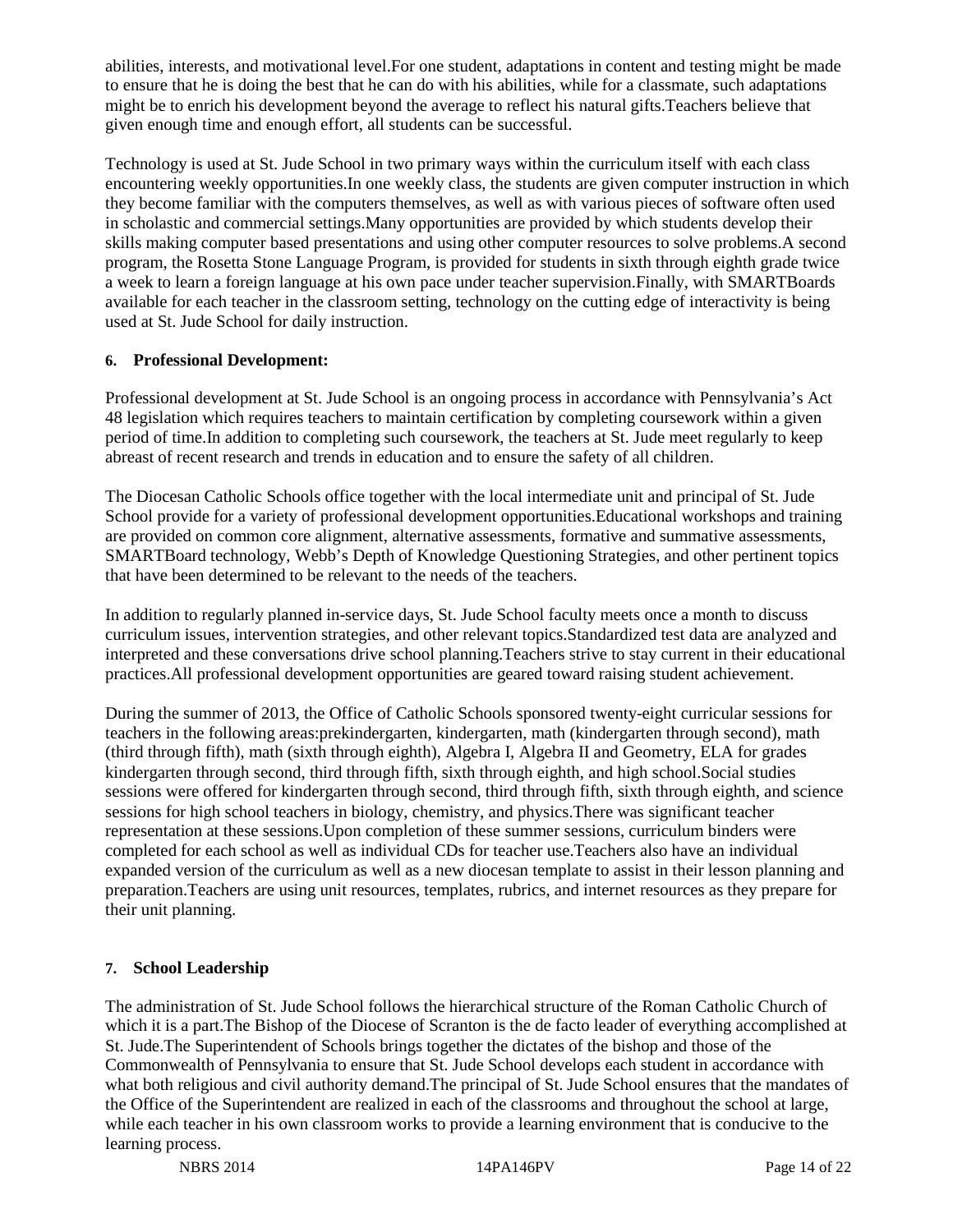The principal of St. Jude School believes in a shared leadership model that supports collaboration and responsibility.Recognizing that all teachers bring unique gifts to the table, she encourages them to explore their individual interests and develop ways to share their talents with their students.She takes an active role in the school's progress and is involved in all aspects of school life, from guiding teachers in implementing educational changes and improvements to being involved in the students' spiritual life.She visits each classroom weekly, checking lesson plans and watching the growth and interaction of the children.The leadership of St. Jude School is characterized by mutual respect and responsibility.The principal initiates and supports procedures and ideas to promote student achievement.She uses a hands-on approach to teacher and student development.

The principal is the driving force behind the school's direction and its course along the path of goal achievement.Her leadership is evident in her diligence in ensuring that St. Jude School is using data to inform and drive instruction.She works to oversee the implementation of the Common Core strategies of rigor and relevance and ensures that teachers have opportunity to develop their skills in a variety of ways.She also continually guides both staff and students toward the fulfillment of the school's mission.

Teachers are encouraged to pursue educational opportunities that allow them to personally and professionally grow.Because the faculty and staff strive for academic excellence, they are supportive of the shared responsibility of their roles.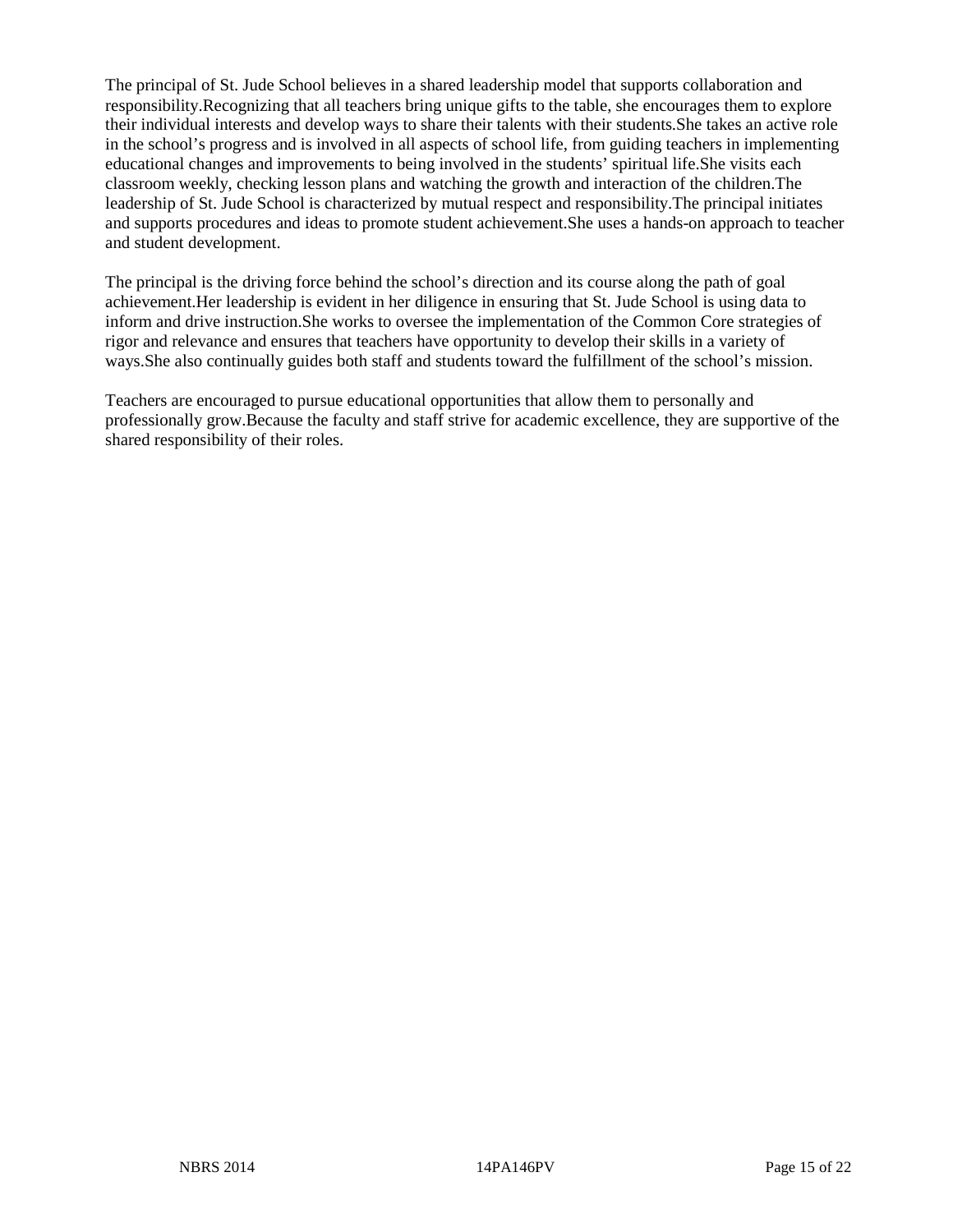## **PART VI - NON-PUBLIC SCHOOL INFORMATION**

*The purpose of this addendum is to obtain additional information from non-public schools as noted below.* 

1. Non-public school association(s): Catholic

Identify the religious or independent associations, if any, to which the school belongs. Select the primary association first.

- 2. Does the school have nonprofit, tax-exempt  $(501(c)(3))$  status? Yes  $\underline{X}$  No
- 3. What are the 2013-2014 tuition rates, by grade? (Do not include room, board, or fees.)

| Grade                   | <b>Amount</b>  |
|-------------------------|----------------|
| K                       | \$4075         |
| $\mathbf{1}$            | \$4075         |
| $\overline{2}$          | \$4075         |
| $\overline{\mathbf{3}}$ | $\sqrt{$4075}$ |
| $\overline{4}$          | \$4075         |
| $\overline{5}$          | $\sqrt{$4075}$ |
| 6                       | \$4075         |
| $\overline{7}$          | \$4075         |
| 8                       | \$4075         |
| 9                       | \$0            |
| 10                      | \$0            |
| 11                      | \$0            |
| 12                      | \$0            |

#### **2013-2014 Tuition**

|    | 4. What is the educational cost per student?<br>(School budget divided by enrollment)                  |       |
|----|--------------------------------------------------------------------------------------------------------|-------|
| 5. | What is the average financial aid per student?                                                         | \$104 |
| 6. | What percentage of the annual budget is devoted to<br>scholarship assistance and/or tuition reduction? | 2%    |
| 7. | What percentage of the student body receives<br>scholarship assistance, including tuition reduction?   | 13%   |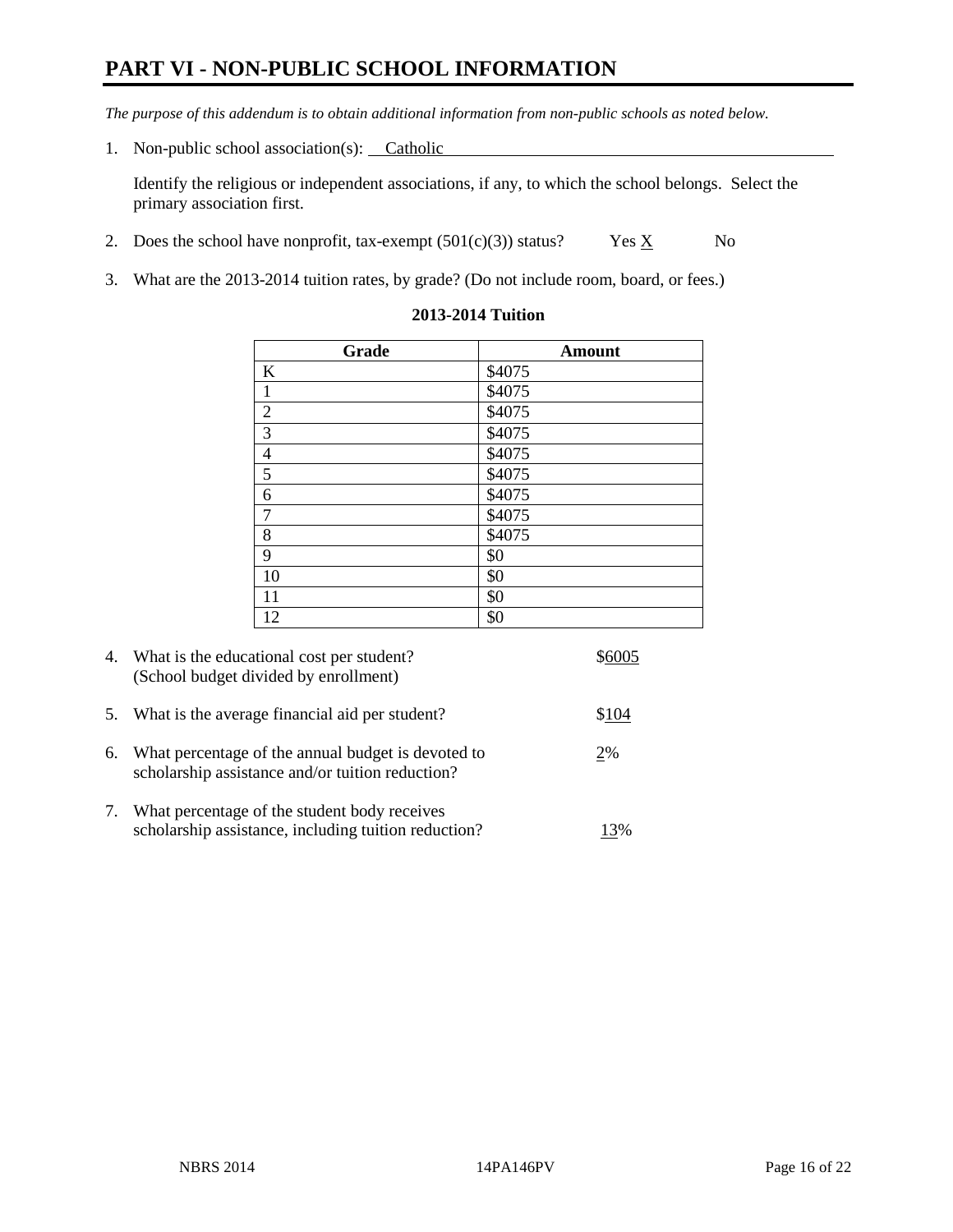| Subject: Math                     | <b>Test:</b> TerraNova 3rd Edition         |
|-----------------------------------|--------------------------------------------|
| Grade: 3                          | <b>Edition/Publication Year: 2008</b>      |
| <b>Publisher: CTB McGraw-Hill</b> | Scores are reported here as: Scaled scores |

| School Year                      | 2012-2013      | 2011-2012 | 2010-2011      | 2009-2010 | 2008-2009 |
|----------------------------------|----------------|-----------|----------------|-----------|-----------|
| Testing month                    | Oct            | Oct       | Oct            | Oct       | Oct       |
| <b>SCHOOL SCORES</b>             |                |           |                |           |           |
| Average Score                    | 631.1          | 630.3     | 630.9          | 609       | 582.8     |
| Number of students tested        | 22             | 21        | 22             | 19        | 28        |
| Percent of total students tested | 100            | 100       | 100            | 100       | 100       |
| Number of students               | $\overline{0}$ | $\Omega$  | $\overline{0}$ | $\Omega$  | $\theta$  |
| alternatively assessed           |                |           |                |           |           |
| Percent of students              | $\Omega$       | $\Omega$  | $\theta$       | $\theta$  | $\theta$  |
| alternatively assessed           |                |           |                |           |           |
| <b>SUBGROUP SCORES</b>           |                |           |                |           |           |
| 1. Other 1                       |                |           |                |           |           |
| Average Score                    |                |           |                |           |           |
| Number of students tested        |                |           |                |           |           |
| 2. Other 2                       |                |           |                |           |           |
| Average Score                    |                |           |                |           |           |
| Number of students tested        |                |           |                |           |           |
| 3. Other 3                       |                |           |                |           |           |
| <b>Average Score</b>             |                |           |                |           |           |
| Number of students tested        |                |           |                |           |           |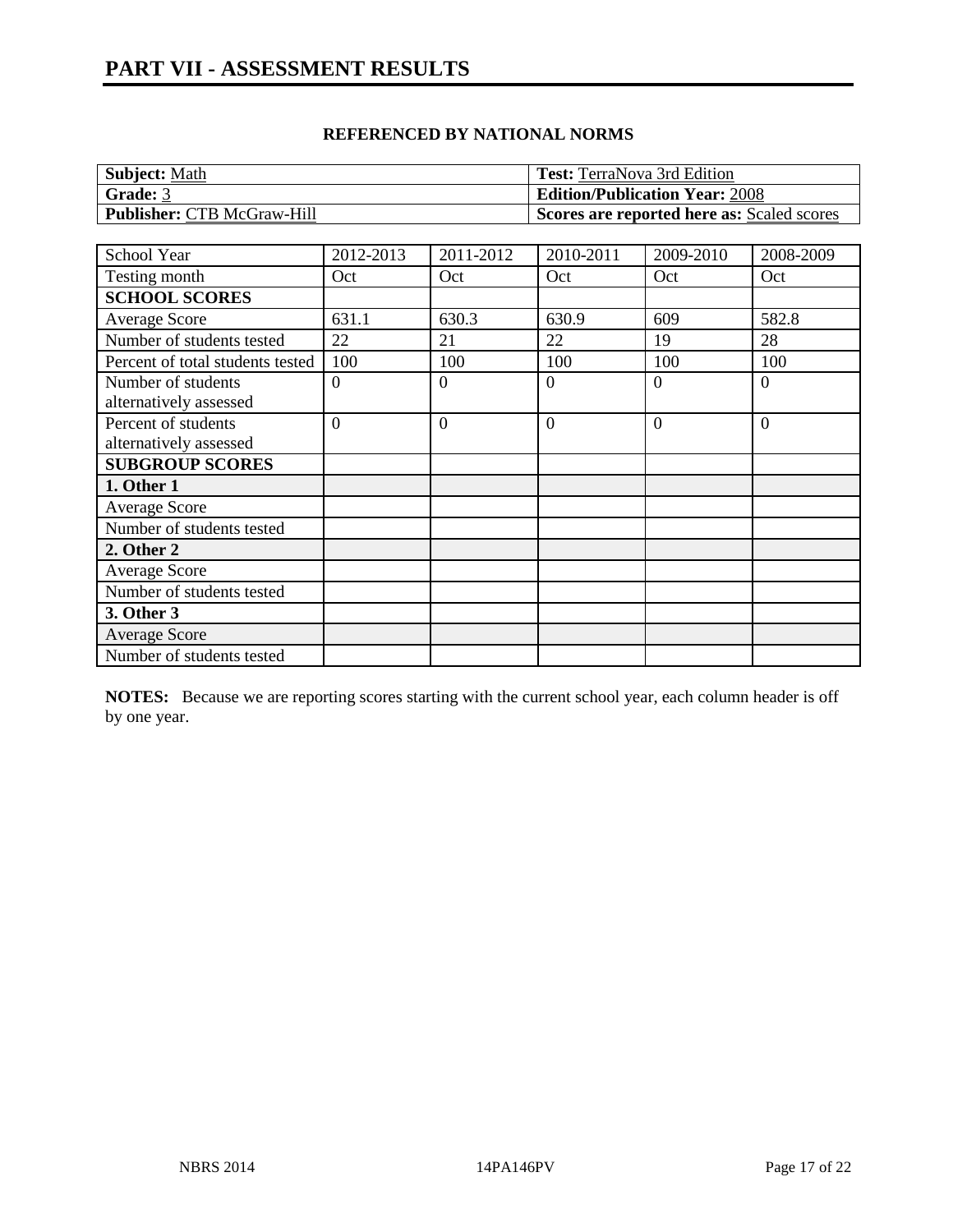| <b>Subject: Math</b>              | <b>Test:</b> TerraNova 3rd Edition         |
|-----------------------------------|--------------------------------------------|
| <b>Grade:</b> 5                   | <b>Edition/Publication Year: 2008</b>      |
| <b>Publisher: CTB McGraw-Hill</b> | Scores are reported here as: Scaled scores |

| School Year                                   | 2012-2013      | 2011-2012      | 2010-2011      | 2009-2010 | 2008-2009      |
|-----------------------------------------------|----------------|----------------|----------------|-----------|----------------|
| Testing month                                 | Oct            | Oct            | Oct            | Oct       | Oct            |
| <b>SCHOOL SCORES</b>                          |                |                |                |           |                |
| <b>Average Score</b>                          | 662.2          | 655.2          | 665.6          | 660.2     | 659.8          |
| Number of students tested                     | 22             | 12             | 27             | 16        | 25             |
| Percent of total students tested              | 100            | 100            | 100            | 100       | 100            |
| Number of students<br>alternatively assessed  | $\overline{0}$ | $\theta$       | $\theta$       | $\Omega$  | $\theta$       |
| Percent of students<br>alternatively assessed | $\overline{0}$ | $\overline{0}$ | $\overline{0}$ | $\Omega$  | $\overline{0}$ |
| <b>SUBGROUP SCORES</b>                        |                |                |                |           |                |
| 1. Other 1                                    |                |                |                |           |                |
| <b>Average Score</b>                          |                |                |                |           |                |
| Number of students tested                     |                |                |                |           |                |
| 2. Other 2                                    |                |                |                |           |                |
| <b>Average Score</b>                          |                |                |                |           |                |
| Number of students tested                     |                |                |                |           |                |
| 3. Other 3                                    |                |                |                |           |                |
| <b>Average Score</b>                          |                |                |                |           |                |
| Number of students tested                     |                |                |                |           |                |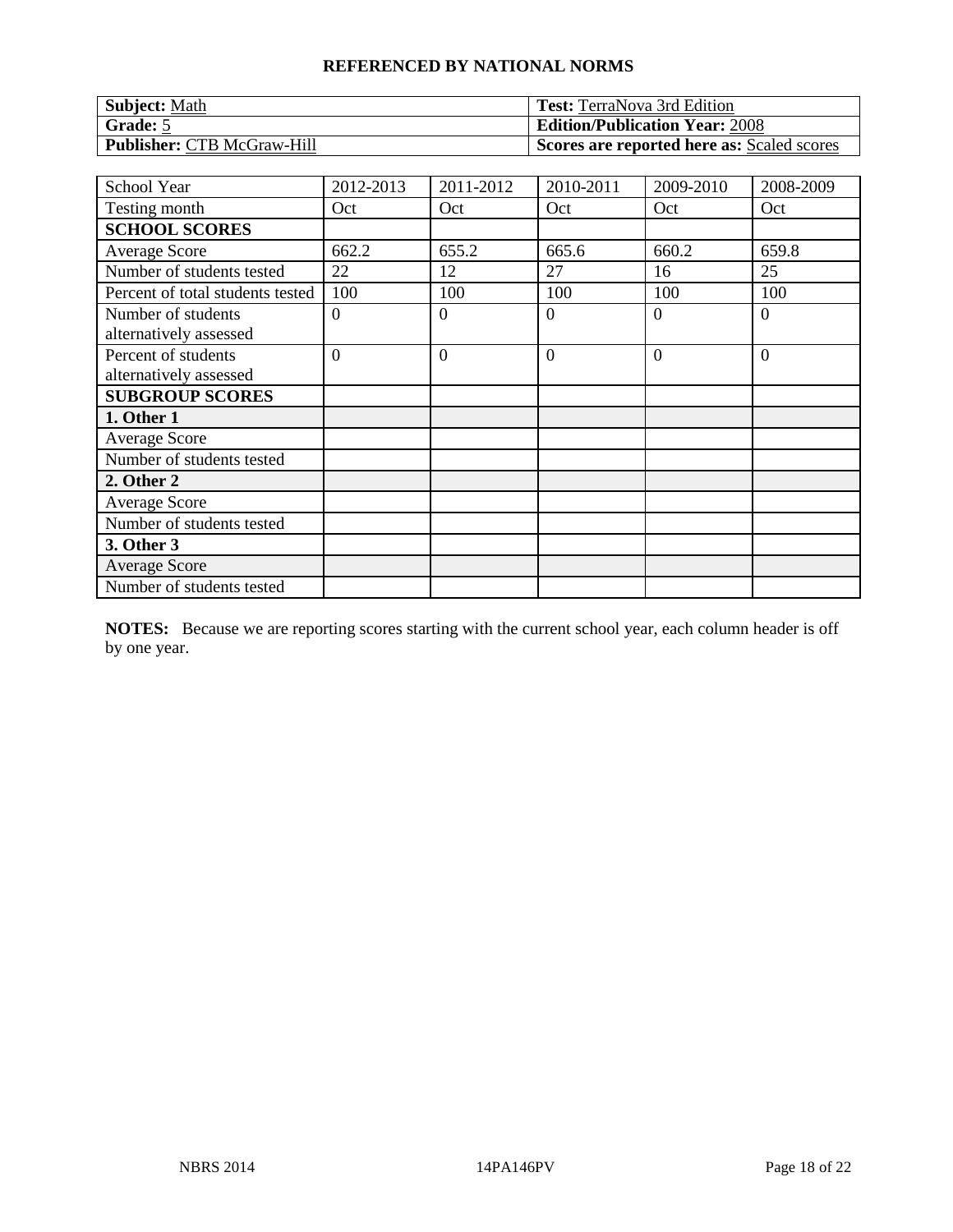| <b>Subject: Math</b>              | <b>Test:</b> TerraNova 3rd Edition         |
|-----------------------------------|--------------------------------------------|
| <b>Grade: 7</b>                   | <b>Edition/Publication Year: 2008</b>      |
| <b>Publisher: CTB McGraw-Hill</b> | Scores are reported here as: Scaled scores |

| School Year                                   | 2012-2013      | 2011-2012      | 2010-2011      | 2009-2010 | 2008-2009      |
|-----------------------------------------------|----------------|----------------|----------------|-----------|----------------|
| Testing month                                 | Oct            | Oct            | Oct            | Oct       | Oct            |
| <b>SCHOOL SCORES</b>                          |                |                |                |           |                |
| <b>Average Score</b>                          | 718.7          | 723            | 716.3          | 696.6     | 712.8          |
| Number of students tested                     | 24             | 12             | 15             | 15        | 17             |
| Percent of total students tested              | 100            | 100            | 100            | 100       | 100            |
| Number of students                            | $\overline{0}$ | $\overline{0}$ | $\overline{0}$ | $\Omega$  | $\overline{0}$ |
| alternatively assessed                        |                |                |                |           |                |
| Percent of students<br>alternatively assessed | $\overline{0}$ | $\overline{0}$ | $\overline{0}$ | $\Omega$  | $\overline{0}$ |
| <b>SUBGROUP SCORES</b>                        |                |                |                |           |                |
| 1. Other 1                                    |                |                |                |           |                |
| <b>Average Score</b>                          |                |                |                |           |                |
| Number of students tested                     |                |                |                |           |                |
| 2. Other 2                                    |                |                |                |           |                |
| <b>Average Score</b>                          |                |                |                |           |                |
| Number of students tested                     |                |                |                |           |                |
| 3. Other 3                                    |                |                |                |           |                |
| <b>Average Score</b>                          |                |                |                |           |                |
| Number of students tested                     |                |                |                |           |                |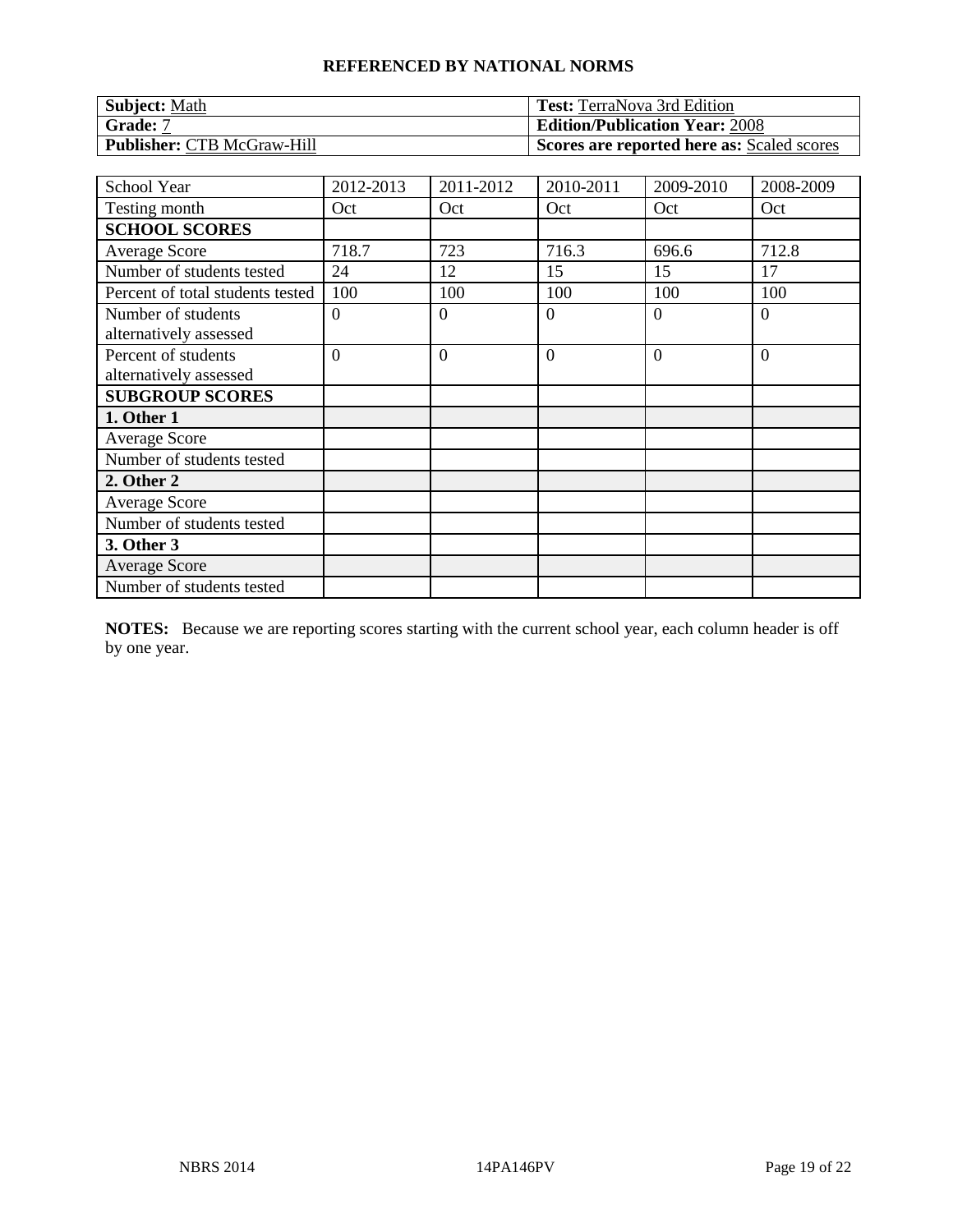| <b>Subject:</b> Reading/ELA       | <b>Test:</b> TerraNova 3rd Edition                |
|-----------------------------------|---------------------------------------------------|
| Grade: 3                          | <b>Edition/Publication Year: 2008</b>             |
| <b>Publisher: CTB McGraw-Hill</b> | <b>Scores are reported here as: Scaled scores</b> |

| School Year                                   | 2012-2013      | 2011-2012      | 2010-2011      | 2009-2010 | 2008-2009      |
|-----------------------------------------------|----------------|----------------|----------------|-----------|----------------|
| Testing month                                 | Oct            | Oct            | Oct            | Oct       | Oct            |
| <b>SCHOOL SCORES</b>                          |                |                |                |           |                |
| <b>Average Score</b>                          | 634.7          | 641            | 643.8          | 637.4     | 618.6          |
| Number of students tested                     | 22             | 21             | 22             | 19        | 28             |
| Percent of total students tested              | 100            | 100            | 100            | 100       | 100            |
| Number of students<br>alternatively assessed  | $\theta$       | $\overline{0}$ | $\overline{0}$ | $\Omega$  | $\overline{0}$ |
| Percent of students<br>alternatively assessed | $\overline{0}$ | $\overline{0}$ | $\overline{0}$ | $\Omega$  | $\overline{0}$ |
| <b>SUBGROUP SCORES</b>                        |                |                |                |           |                |
| 1. Other 1                                    |                |                |                |           |                |
| <b>Average Score</b>                          |                |                |                |           |                |
| Number of students tested                     |                |                |                |           |                |
| 2. Other 2                                    |                |                |                |           |                |
| <b>Average Score</b>                          |                |                |                |           |                |
| Number of students tested                     |                |                |                |           |                |
| 3. Other 3                                    |                |                |                |           |                |
| <b>Average Score</b>                          |                |                |                |           |                |
| Number of students tested                     |                |                |                |           |                |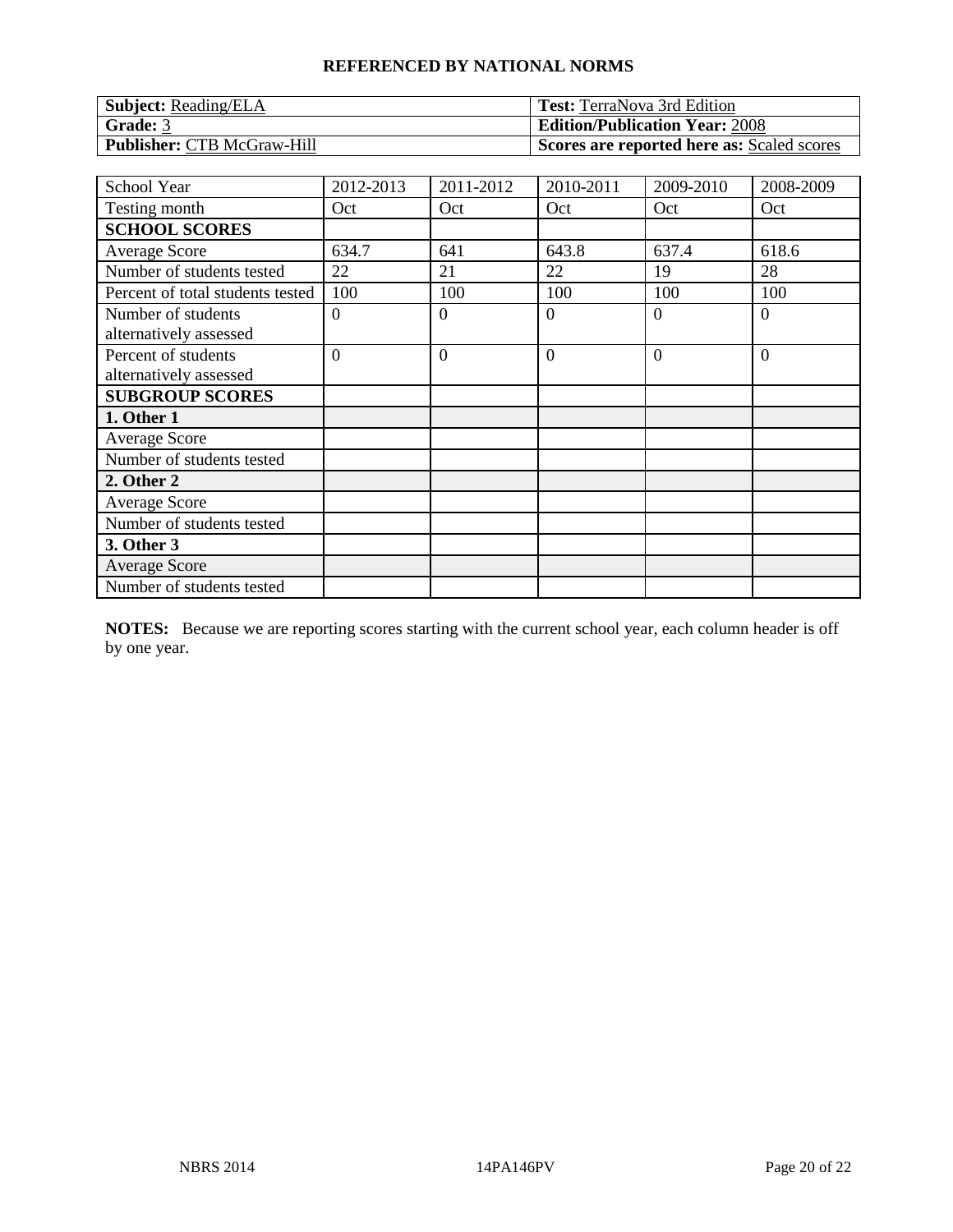| <b>Subject:</b> Reading/ELA       | <b>Test:</b> TerraNova 3rd Edition                |
|-----------------------------------|---------------------------------------------------|
| Grade: 5                          | <b>Edition/Publication Year: 2008</b>             |
| <b>Publisher: CTB McGraw-Hill</b> | <b>Scores are reported here as: Scaled scores</b> |

| <b>School Year</b>               | 2012-2013      | 2011-2012      | 2010-2011      | 2009-2010 | 2008-2009      |
|----------------------------------|----------------|----------------|----------------|-----------|----------------|
| Testing month                    | Oct            | Oct            | Oct            | Oct       | Oct            |
| <b>SCHOOL SCORES</b>             |                |                |                |           |                |
| <b>Average Score</b>             | 677            | 674.8          | 668.9          | 663.9     | 664.6          |
| Number of students tested        | 22             | 12             | 27             | 16        | 25             |
| Percent of total students tested | 100            | 100            | 100            | 100       | 100            |
| Number of students               | $\overline{0}$ | $\overline{0}$ | $\overline{0}$ | $\Omega$  | $\overline{0}$ |
| alternatively assessed           |                |                |                |           |                |
| Percent of students              | $\overline{0}$ | $\overline{0}$ | $\overline{0}$ | $\Omega$  | $\overline{0}$ |
| alternatively assessed           |                |                |                |           |                |
| <b>SUBGROUP SCORES</b>           |                |                |                |           |                |
| 1. Other 1                       |                |                |                |           |                |
| <b>Average Score</b>             |                |                |                |           |                |
| Number of students tested        |                |                |                |           |                |
| 2. Other 2                       |                |                |                |           |                |
| <b>Average Score</b>             |                |                |                |           |                |
| Number of students tested        |                |                |                |           |                |
| 3. Other 3                       |                |                |                |           |                |
| <b>Average Score</b>             |                |                |                |           |                |
| Number of students tested        |                |                |                |           |                |